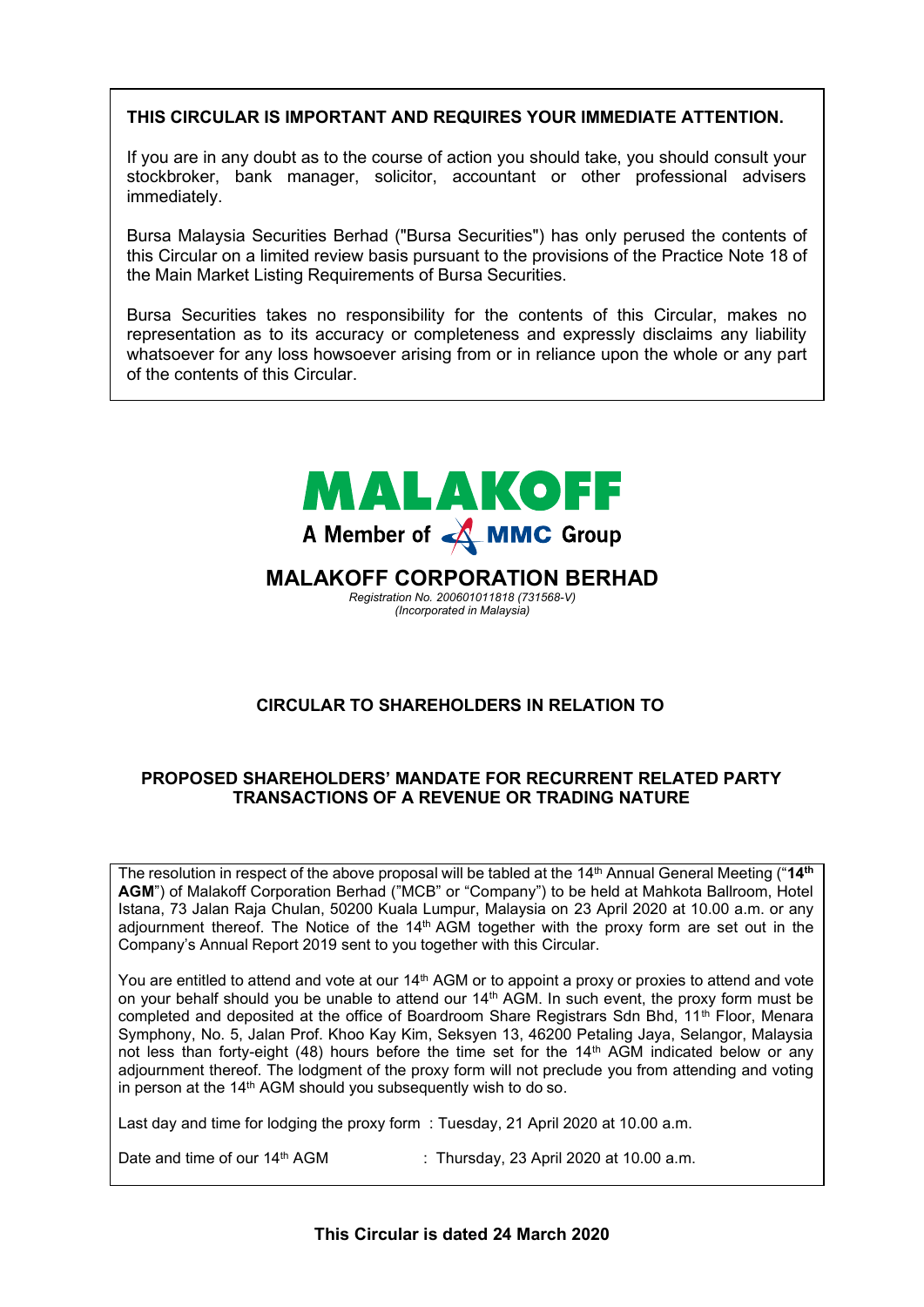# **DEFINITIONS**

Except where the context otherwise requires or where otherwise defined herein, the following definitions shall apply throughout this Circular:

| "Act"                                  |                                                                                                                                                                                                                                                                                                                                                                                                                                                                             | Companies Act 2016, as amended from time to time and any re-enactment<br>thereof                                                                                                                                                                                                                                                                                                                                                                                |
|----------------------------------------|-----------------------------------------------------------------------------------------------------------------------------------------------------------------------------------------------------------------------------------------------------------------------------------------------------------------------------------------------------------------------------------------------------------------------------------------------------------------------------|-----------------------------------------------------------------------------------------------------------------------------------------------------------------------------------------------------------------------------------------------------------------------------------------------------------------------------------------------------------------------------------------------------------------------------------------------------------------|
| "AGM"                                  |                                                                                                                                                                                                                                                                                                                                                                                                                                                                             | <b>Annual General Meeting</b>                                                                                                                                                                                                                                                                                                                                                                                                                                   |
| "AFSB"                                 |                                                                                                                                                                                                                                                                                                                                                                                                                                                                             | Alam Flora Sdn Bhd, a 97.37%-owned subsidiary of Tunas Pancar Sdn Bhd<br>which in turn is a wholly-owned subsidiary of MCB                                                                                                                                                                                                                                                                                                                                      |
| "AFSB Group"                           |                                                                                                                                                                                                                                                                                                                                                                                                                                                                             | Alam Flora Sdn Bhd and its group of companies                                                                                                                                                                                                                                                                                                                                                                                                                   |
| "Annual Report<br>2019"                |                                                                                                                                                                                                                                                                                                                                                                                                                                                                             | Annual Report of the Company for the financial year ended 31 December<br>2019                                                                                                                                                                                                                                                                                                                                                                                   |
| "AOA"                                  |                                                                                                                                                                                                                                                                                                                                                                                                                                                                             | Anglo-Oriental (Annuities) Sdn Bhd, a wholly-owned subsidiary of MMC                                                                                                                                                                                                                                                                                                                                                                                            |
| "Board" or<br>"Directors"              |                                                                                                                                                                                                                                                                                                                                                                                                                                                                             | Board of Directors of MCB and Director shall have the meaning given in<br>Section 2(1) of the Capital Markets and Services Act 2007 and includes any<br>person who is or was within the preceding six months of the date on which<br>terms of the transaction were agreed upon, a Director of the Company or any<br>other company which is its subsidiary or holding company, or a chief<br>executive officer of the Company, its subsidiary or holding company |
| "Bursa Securities"                     | ÷                                                                                                                                                                                                                                                                                                                                                                                                                                                                           | <b>Bursa Malaysia Securities Berhad</b>                                                                                                                                                                                                                                                                                                                                                                                                                         |
| "Circular"                             |                                                                                                                                                                                                                                                                                                                                                                                                                                                                             | This Circular dated 24 March 2020                                                                                                                                                                                                                                                                                                                                                                                                                               |
| "DRB"                                  |                                                                                                                                                                                                                                                                                                                                                                                                                                                                             | DRB-HICOM Berhad                                                                                                                                                                                                                                                                                                                                                                                                                                                |
| "DRB Group"                            |                                                                                                                                                                                                                                                                                                                                                                                                                                                                             | DRB-HICOM Berhad and its group of companies                                                                                                                                                                                                                                                                                                                                                                                                                     |
| "GIA"                                  |                                                                                                                                                                                                                                                                                                                                                                                                                                                                             | Group Internal Audit of MCB                                                                                                                                                                                                                                                                                                                                                                                                                                     |
| "Indra Cita"                           |                                                                                                                                                                                                                                                                                                                                                                                                                                                                             | Indra Cita Sdn. Bhd., the ultimate holding company of MMC                                                                                                                                                                                                                                                                                                                                                                                                       |
| "Listing<br>Requirements" or<br>"MMLR" |                                                                                                                                                                                                                                                                                                                                                                                                                                                                             | Main Market Listing Requirements of Bursa Securities and any amendments<br>made thereto from time to time and any practice notes issued in relation<br>thereto                                                                                                                                                                                                                                                                                                  |
| "LPD"                                  |                                                                                                                                                                                                                                                                                                                                                                                                                                                                             | 2 March 2020, being the latest practicable date prior to the printing of this<br>Circular                                                                                                                                                                                                                                                                                                                                                                       |
| "Major<br>Shareholder(s)"              | A person, who includes any person who is or was within the preceding six<br>(6) months of the date on which the terms of the transaction were agreed<br>upon, a major shareholder of the listed issuer or any other corporation which<br>is its subsidiary or holding company, has an interest or interests in one (1) or<br>more voting shares in the Company and the total number of voting shares,<br>or the aggregate of the total number of those voting shares, are:- |                                                                                                                                                                                                                                                                                                                                                                                                                                                                 |
|                                        |                                                                                                                                                                                                                                                                                                                                                                                                                                                                             | (a) 10% or more of the total number of voting shares in the Company; or                                                                                                                                                                                                                                                                                                                                                                                         |
|                                        |                                                                                                                                                                                                                                                                                                                                                                                                                                                                             | (b) 5% or more of the total number of voting shares in the Company where<br>such person is the largest shareholder of the Company.                                                                                                                                                                                                                                                                                                                              |
|                                        |                                                                                                                                                                                                                                                                                                                                                                                                                                                                             | For the purpose of this definition "interest in shares" shall have the meaning<br>given in Section 8 of the Act                                                                                                                                                                                                                                                                                                                                                 |
| "MCB"<br>the<br>or<br>"Company"        |                                                                                                                                                                                                                                                                                                                                                                                                                                                                             | Malakoff Corporation Berhad [Registration No. 200601011818 (731568-V)]                                                                                                                                                                                                                                                                                                                                                                                          |
| "MCB Group" or the<br>"Group"          |                                                                                                                                                                                                                                                                                                                                                                                                                                                                             | MCB and its group of companies                                                                                                                                                                                                                                                                                                                                                                                                                                  |
| "MMC"                                  |                                                                                                                                                                                                                                                                                                                                                                                                                                                                             | MMC Corporation Berhad, a major shareholder of MCB via its direct<br>shareholding in MCB and indirect shareholding through AOA pursuant to<br>Section 8(4) of the Act                                                                                                                                                                                                                                                                                           |
| "MMC Group"                            |                                                                                                                                                                                                                                                                                                                                                                                                                                                                             | MMC and its group of companies                                                                                                                                                                                                                                                                                                                                                                                                                                  |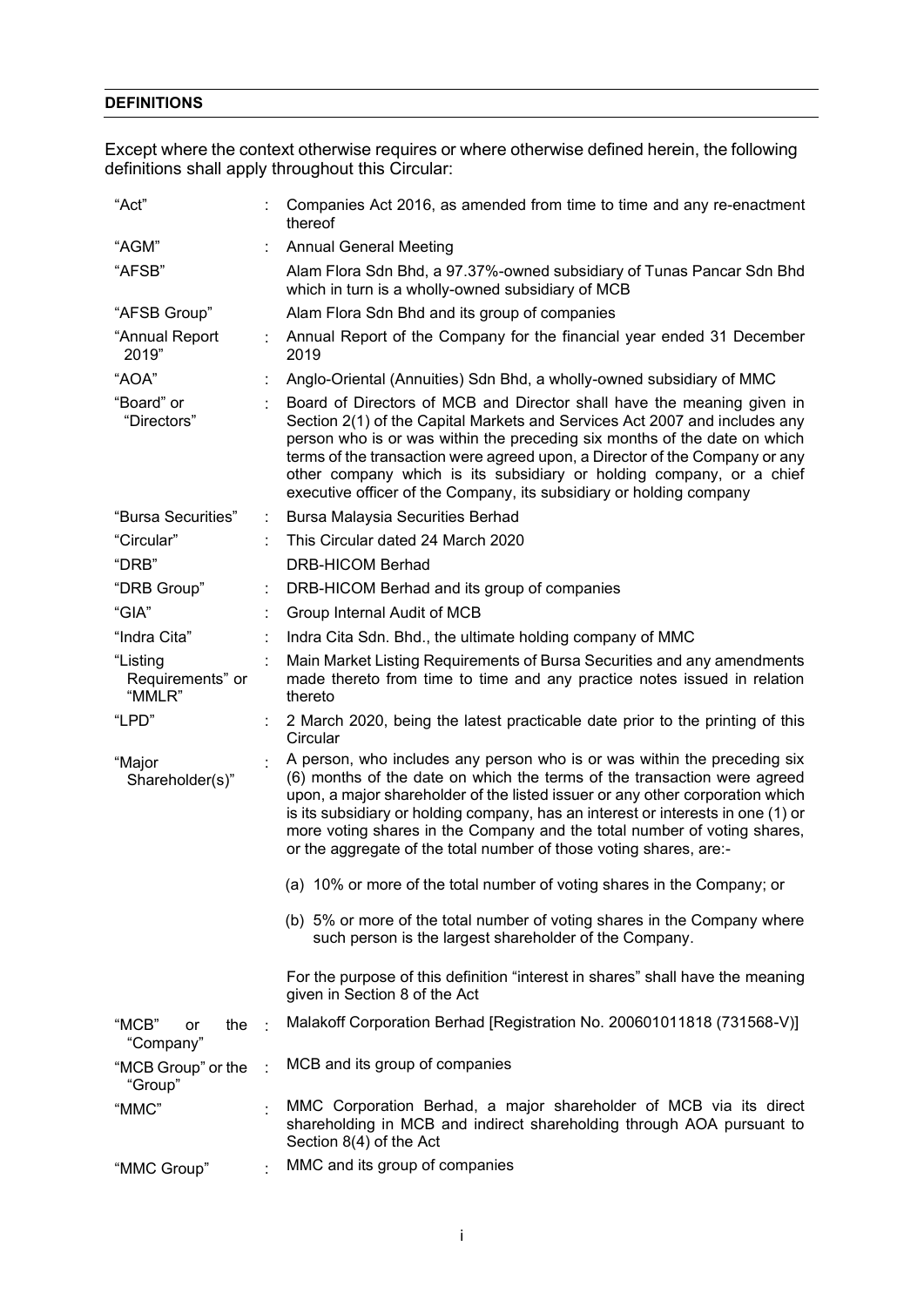# **DEFINITIONS (CONT'D)**

| "Padiberas"                                | <b>Padiberas Nasional Berhad</b>                                                                                                                                                                                                                                       |
|--------------------------------------------|------------------------------------------------------------------------------------------------------------------------------------------------------------------------------------------------------------------------------------------------------------------------|
| "Padiberas Group"                          | Padiberas Nasional Berhad and its group of companies                                                                                                                                                                                                                   |
| "Person(s)<br>connected"                   | In relation to any person (referred to as "said Person") means such person<br>who falls under any one of the following categories:-                                                                                                                                    |
|                                            | a family member of the said Person which family shall have the<br>(a)<br>meaning given in Section 197 of the Act;                                                                                                                                                      |
|                                            | (b)<br>a trustee of a trust (other than a trustee for a share scheme for<br>employees or pension scheme) under which the said Person, or a<br>family member of the said Person, is the sole beneficiary;                                                               |
|                                            | a partner of the said Person;<br>(c)                                                                                                                                                                                                                                   |
|                                            | (d)<br>a person, or where the person is a body corporate, the body<br>corporate or its directors, who is/are accustomed or under an<br>obligation, whether formal or informal, to act in accordance with the<br>directions, instructions or wishes of the said Person; |
|                                            | a person, or where the person is a body corporate, the body<br>(e)<br>corporate or its directors, in accordance with whose directions,<br>instructions or wishes that the said Person is accustomed or is<br>under an obligation, whether formal or informal, to act;  |
|                                            | a body corporate in which the said Person, or persons connected<br>(f)<br>with the said Person are entitled to exercise, or control the exercise<br>of, not less than 20% of the votes attached to voting shares in the<br>body corporate; or                          |
|                                            | a body corporate which is a related corporation of the said Person.<br>(g)                                                                                                                                                                                             |
| "Proposed<br>Shareholders'<br>Mandate"     | Proposed Shareholders' Mandate for MCB Group to enter into Recurrent<br><b>Related Party Transactions</b>                                                                                                                                                              |
| "Recurrent<br>Transaction(s)"<br>or "RRPT" | Recurrent related party transactions of a revenue or trading nature which<br>are necessary for the day-to-day operations and are in the ordinary course<br>of business of MCB Group as specified in Section 2.4 of this Circular                                       |
| "Related<br>Party(ies)"                    | A "director", "major shareholder" or "person connected" with such director<br>or major shareholder who are interested in the RRPT as set out in Section<br>2.3 of the Circular                                                                                         |
| "Seaport"                                  | Seaport Terminal (Johore) Sdn Bhd, a major shareholder of MMC                                                                                                                                                                                                          |
| "Shareholders"<br>Mandate"                 | Shareholders' Mandate pursuant to Paragraph 10.09 of the Listing<br>Requirements for MCB and its subsidiary companies to enter into RRPT                                                                                                                               |
| "TSSM"                                     | Tan Sri Dato' Seri Syed Mokhtar Shah bin Syed Nor                                                                                                                                                                                                                      |
| "Tradewinds"                               | <b>Tradewinds Corporation Berhad</b>                                                                                                                                                                                                                                   |
| "Tradewinds<br>Group"                      | Tradewinds Corporation Berhad and its group of companies                                                                                                                                                                                                               |
| "TUSB"                                     | Tuah Utama Sdn Bhd, a wholly-owned subsidiary of MCB                                                                                                                                                                                                                   |
| "TUSB Group"                               | Tuah Utama Sdn Bhd and its group of companies                                                                                                                                                                                                                          |
| <u>Currency</u>                            |                                                                                                                                                                                                                                                                        |
| "RM" and "sen"                             | Ringgit Malaysia and sen respectively                                                                                                                                                                                                                                  |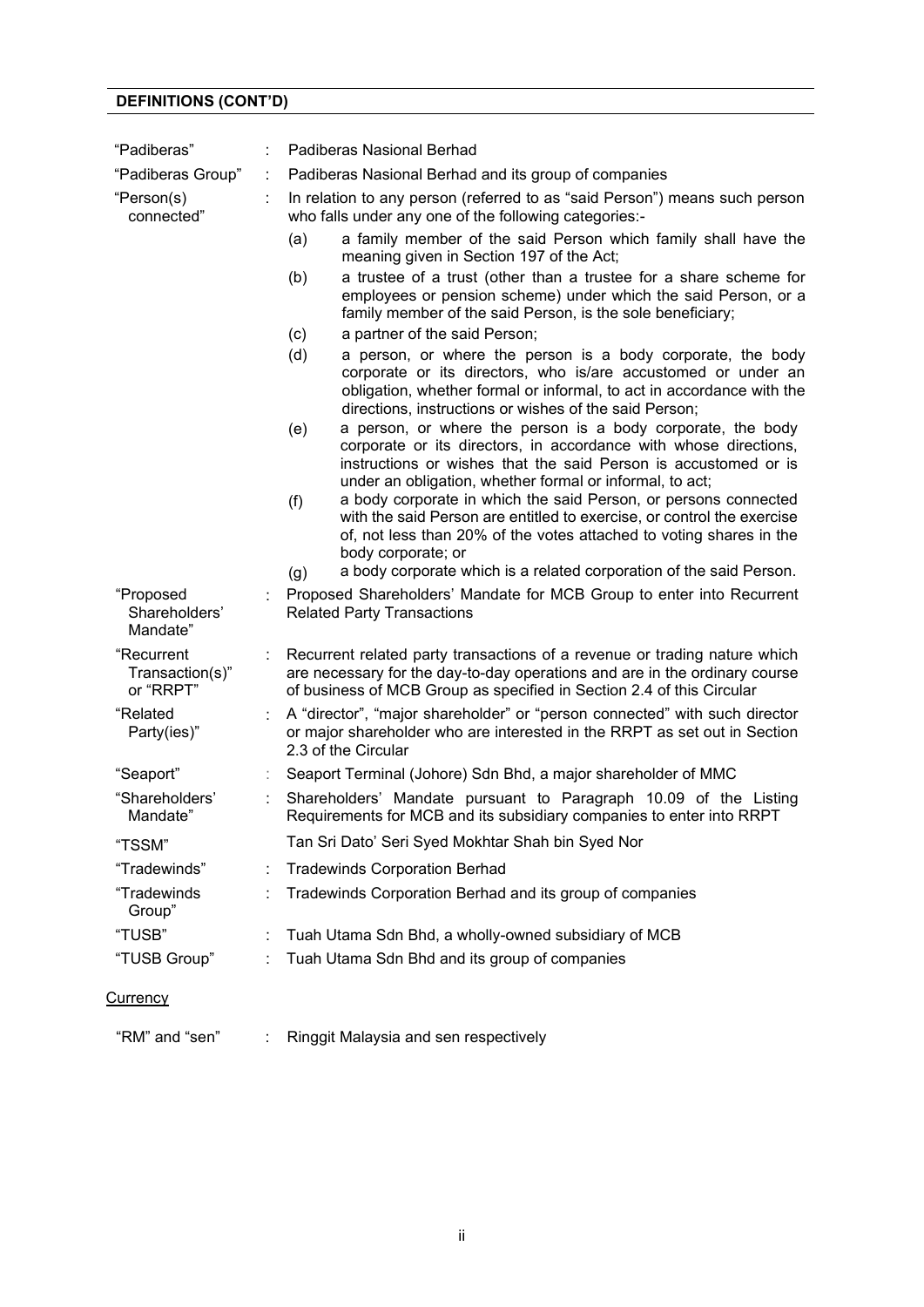# **DEFINITIONS (CONT'D)**

All references to "**our Company**" or "**MCB**" in this Circular are to Malakoff Corporation Berhad. The reference to "**our Group**" is to our Company and our subsidiaries, and all references to "**we**", "**us**", "**our**" and "**ourselves**" are to our Company, and where the context requires otherwise, shall include our subsidiaries. All references to "**you**" or "**your**" in this Circular are to our shareholders.

All references to dates and times are references to dates and times in Malaysia, unless otherwise stated. Words denoting the singular shall, where applicable, include the plural and vice versa, and words denoting the masculine gender shall, where applicable, include the feminine and/or neuter genders and vice versa. Reference to persons shall include companies and corporations.

Any reference to any provisions of the statutes, rules, regulations, enactments or rules of stock exchange shall (where the context admits), be construed as a reference to provisions of such statutes, rules, regulations, enactments or rules of stock exchange (as the case may be) as modified by any written law or (if applicable) amendments or re-enactment to the statutes, rules, regulations, enactments or rules of stock exchange for the time being in force.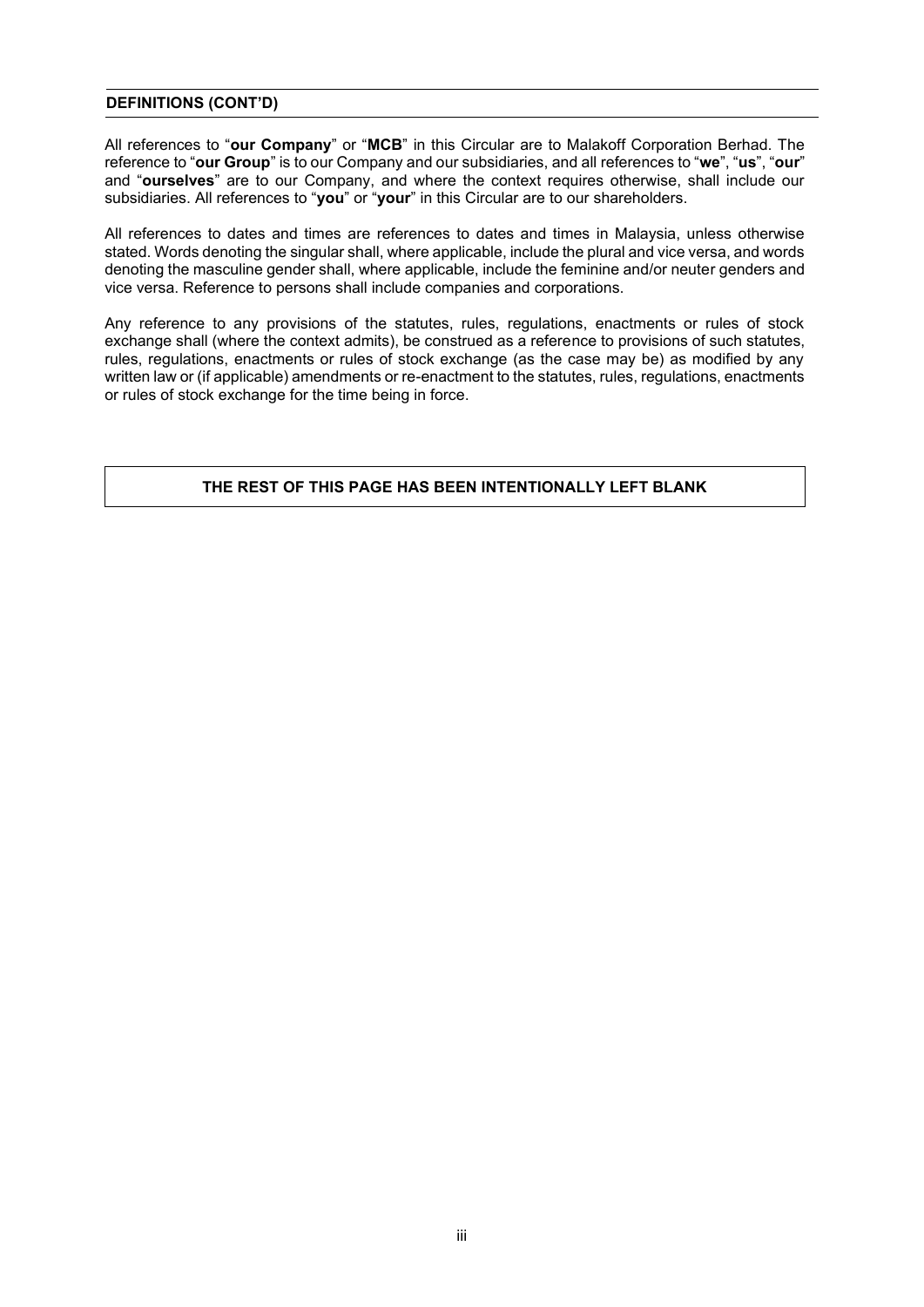# **TABLE OF CONTENTS**

# **CIRCULAR TO SHAREHOLDERS IN RELATION TO THE PROPOSED SHAREHOLDERS' MANDATE CONTAINING:-**

|     |                |                                                                                       | Page       |
|-----|----------------|---------------------------------------------------------------------------------------|------------|
| 1.  |                | <b>INTRODUCTION</b>                                                                   | 1          |
| 2.  |                | DETAILS OF THE PROPOSED SHAREHOLDERS' MANDATE                                         |            |
|     | 2.1            | <b>BACKGROUND INFORMATION</b>                                                         | $2$ to $3$ |
|     | 2.2            | PRINCIPAL ACTIVITIES OF MCB GROUP                                                     | 3          |
|     | 2.3            | <b>CLASSES OF RELATED PARTIES</b>                                                     | 4 to 5     |
|     | 2.4            | NATURE OF RRPTS AND ESTIMATED VALUES                                                  | $5$ to $8$ |
|     | 2.5            | AMOUNT DUE AND OWING UNDER RRPTS                                                      | 8 to 9     |
|     | 2.6            | REVIEW PROCEDURES FOR THE RRPTS                                                       | 9 to 10    |
| 3.  |                | STATEMENT BY THE BOARD AUDIT COMMITTEE                                                | 11         |
| 4.  |                | DISCLOSURE IN ANNUAL REPORT                                                           | 11         |
| 5.  | <b>MANDATE</b> | RATIONALE AND BENEFITS OF THE PROPOSED SHAREHOLDERS'                                  | 11 to 12   |
| 6.  |                | FINANCIAL EFFECTS OF THE PROPOSED SHAREHOLDERS' MANDATE                               | 12         |
| 7.  |                | INTERESTS OF DIRECTORS, MAJOR SHAREHOLDERS AND/OR PERSONS<br><b>CONNECTED TO THEM</b> | 12 to 13   |
| 8.  |                | APPROVALS REQUIRED                                                                    | 13         |
| 9.  |                | DIRECTORS' RECOMMENDATION                                                             | 13         |
| 10. | <b>AGM</b>     |                                                                                       | 13         |
| 11. |                | <b>FURTHER INFORMATION</b>                                                            | 14         |
|     |                | <b>APPENDIX I - FURTHER INFORMATION</b>                                               | 15 to 17   |
|     |                | APPENDIX II - EXTRACT OF THE NOTICE OF THE 14TH AGM                                   | 18         |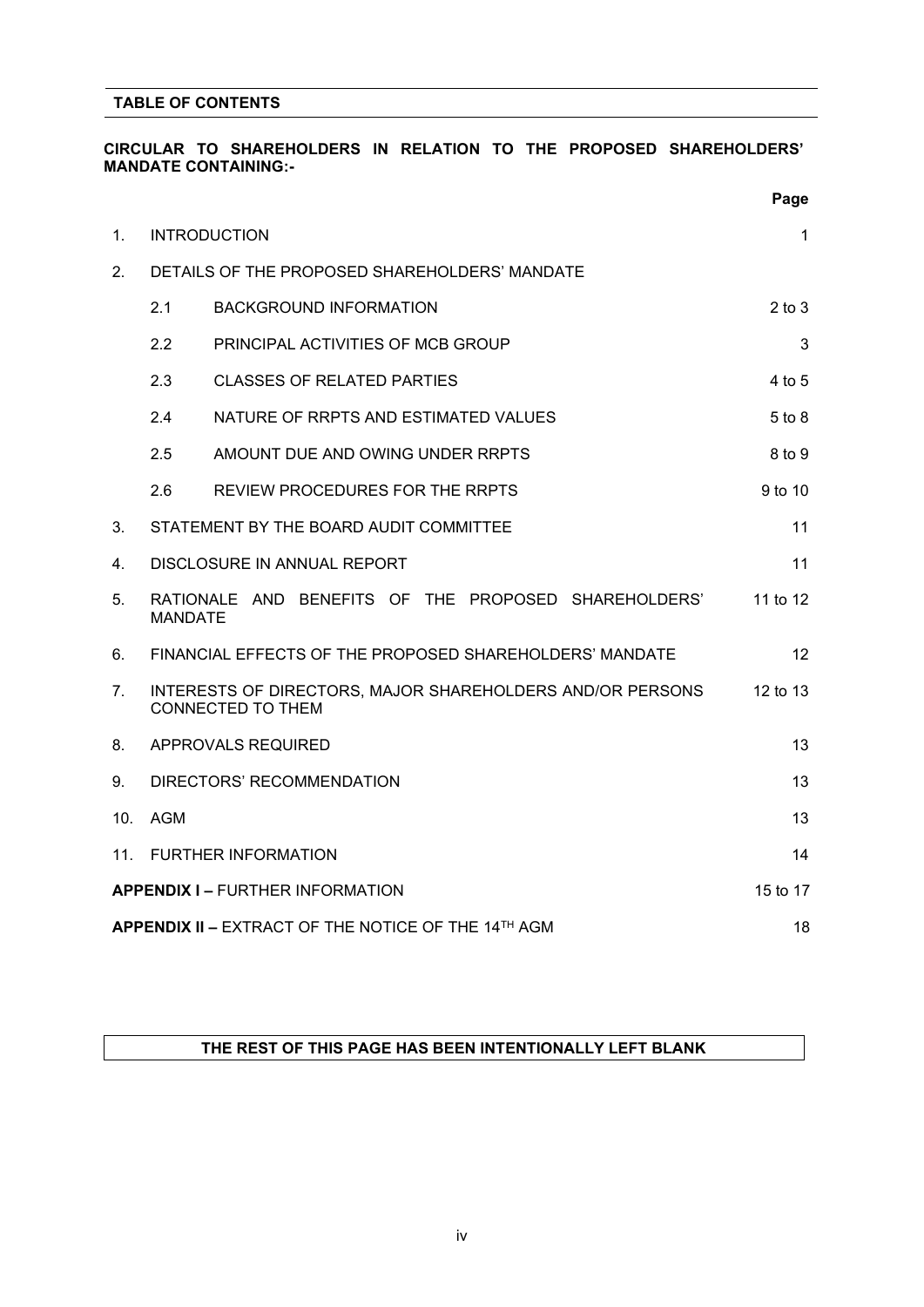

# **MALAKOFF CORPORATION BERHAD MALAKOFF CORPORATION BERHAD**

Registration No. 200601011818 (731568-V) *Registration No. 200601011818 (731568-V)*  (Incorporated in Malaysia) *(Incorporated in Malaysia)*

**Registered Office: Registered Office**

Level 12, Block 4, Plaza Sentral Jalan Stesen Sentral 5 50470 Kuala Lumpur Malaysia Level 12, Block 4, F

24 March 2020

24 March 2020

#### **Board of Directors**

Datuk Haji Hasni Harun (Independent Non-Executive Chairman) **Board of Directors**  Dato' Sri Che Khalib Mohamad Noh (Non-Independent Non-Executive Director)<br>Qiri Harun *Quadri (Independent Independent Independent* Cindy Tan Ler Chin (Non-Independent Non-Executive Director) Dato' Sri Che Khalib Mohamad Noh *(Non-Independent Non-Executive Director)* Datuk Ooi Teik Huat (Non-Independent Non-Executive Director) Cindy Tan Ler Chin *(Non-Independent Non-Executive Director)*  Datuk Idris Abdullah (Independent Non-Executive Director) Datuk Dr. Syed Muhamad Syed Abdul Kadir (Independent Non-Executive Director) Datuk Idris Abdullah *(Independent Non-Executive Director)* Datuk Rozimi Remeli (Independent Non-Executive Director)

# **To: Our Shareholders To: Our Shareholders**

Dear Sir/Madam, Dear Sir/Madam,

# **PROPOSED SHAREHOLDERS' MANDATE FOR RECURRENT RELATED PARTY TRANSACTIONS OF A REVENUE OR TRADING NATURE ("PROPOSED SHAREHOLDERS' MANDATE") 1. INTRODUCTION**

#### **1. INTRODUCTION**  $\mathcal{A}_{\mathcal{A}}$ from the renewal of authority for the Company to purchase up to the total percent (10%) of the total percent (10%) of the total percent (10%) of the total percent (10%) of the total percent (10%) of the total percent (10%)

Our Board proposes to seek your mandate for our Company and/or subsidiaries to enter into RRPT(s) with Related Parties in the ordinary course of business based on commercial terms which are not more favourable to the Related Parties than those generally available to the public which are necessary for our Group's day-to-day operations. r Board proposes to seek your mandate for our Cor

In connection thereto, our Company had on 19 February 2020 announced its intention to seek your approval for the Proposed Shareholders' Mandate at the forthcoming 14<sup>th</sup> AGM. Proposed Renewal of Share Buy-Back Authority to be tabled at the forthcoming 14th AGM.

The purpose of this Circular is to provide you with details of the Proposed Shareholders' Mandate and to seek your approval for the Proposed Shareholders' Mandate which is to be tabled at the forthcoming  $14<sup>th</sup>$  AGM. The Notice of the  $14<sup>th</sup>$  AGM together with the proxy form abled at the formoorling 14 Your. The Nettee of the 14 Your tegenter with the proxy to are set out in the Annual Report 2019, which is dispatched together with this Circular. resolution are Annual Report 2019, which is dispatched together with this Olicular.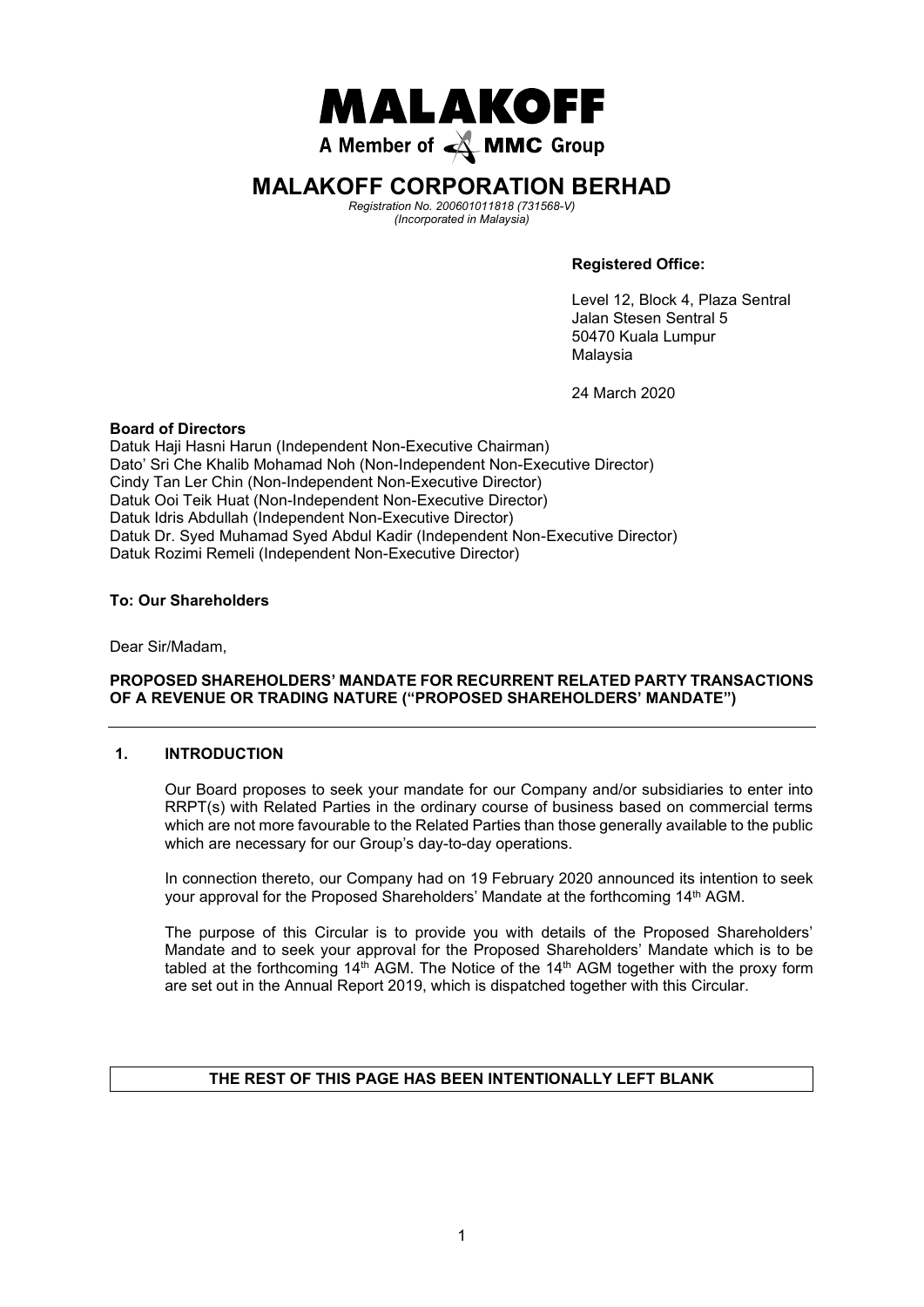**THE PURPOSE OF THIS CIRCULAR IS TO PROVIDE YOU WITH THE DETAILS OF THE PROPOSED SHAREHOLDERS' MANDATE AND TO SEEK YOUR APPROVAL FOR THE ORDINARY RESOLUTION PERTAINING TO THE PROPOSED SHAREHOLDERS' MANDATE TO BE TABLED AT THE FORTHCOMING 14th AGM, THE NOTICE OF WHICH IS SET OUT IN THE ANNUAL REPORT 2019.**

**YOU ARE ADVISED TO READ AND CONSIDER CAREFULLY THE CONTENTS OF THIS CIRCULAR BEFORE VOTING ON THE ORDINARY RESOLUTION TO GIVE EFFECT TO THE PROPOSED SHAREHOLDERS' MANDATE AT THE FORTHCOMING 14TH AGM.**

#### **2. DETAILS OF THE PROPOSED SHAREHOLDERS' MANDATE**

#### **2.1 Background Information**

Pursuant to Paragraph 10.09(2), Part E of Chapter 10 of the Listing Requirements, a listed issuer may seek shareholders' mandate for the RRPT which are necessary for its day-to-day operations subject to the following:-

- (i) the transactions are in the ordinary course of business and are on terms not more favourable to the related party than those generally available to the public;
- (ii) the shareholders' mandate is subject to annual renewal and disclosure is made in the annual report of the aggregate value of transactions conducted pursuant to the shareholders' mandate during the financial year where the aggregate value is equal to or more than the threshold prescribed under Paragraph 10.09(1)(a) of the Listing Requirements;
- (iii) a circular for the shareholders' mandate shall include the information as may be prescribed by Bursa Securities. The draft circular must be submitted to Bursa Securities together with a checklist showing compliance with such information;
- (iv) in a meeting to obtain the shareholders' mandate, the interested director, interested major shareholder or interested person connected with a director or major shareholder; and where it involves the interest of an interested person connected with a director or major shareholder, such director or major shareholder, must not vote on the resolution to approve the transactions. An interested director or interested major shareholder must ensure that persons connected with him abstain from voting on the resolution approving the transactions; and
- (v) the listed issuer immediately announces to Bursa Securities when the actual value of a RRPT entered into by the listed issuer, exceeds the estimated value of the RRPT disclosed in the circular by 10% or more and the announcement must include the information as may be prescribed by Bursa Securities.

Where a listed issuer has procured a shareholders' mandate in respect of RRPT pursuant to Paragraph 10.09(2) of the Listing Requirements, the provisions under Paragraph 10.08 of the Listing Requirements shall not apply to the RRPT which are comprised in the said mandate during the validity period of the mandate.

The shareholders' mandate for the RRPT is also subject to the following:

- (a) the transactions are conducted on normal commercial terms;
- (b) the transactions are not detrimental to the minority shareholders;
- (c) the transactions are conducted on arm's length basis; and
- (d) details of the transactions containing the information as set out in Annexure PN12-A of the Listing Requirements are set out in the circular.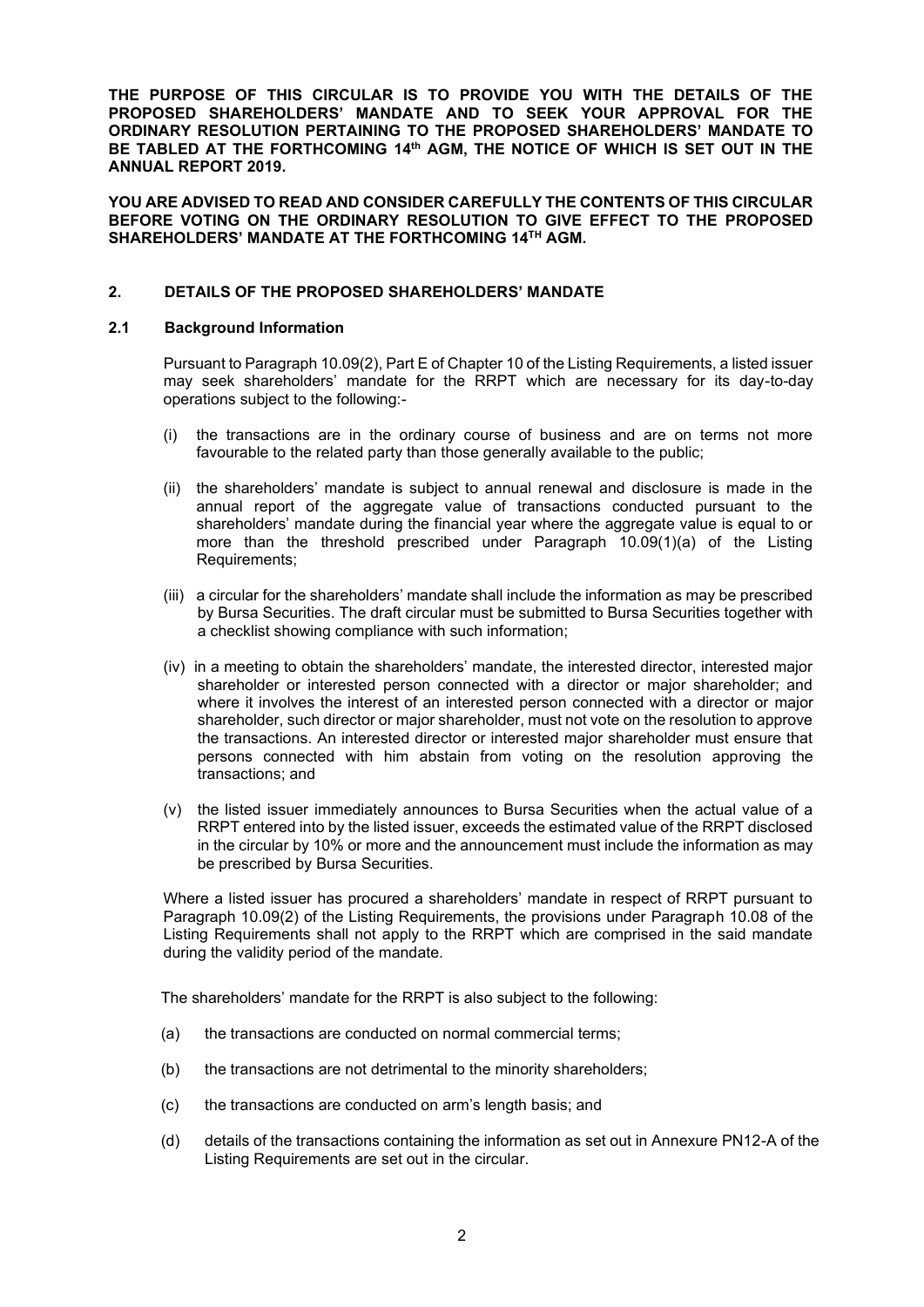It is anticipated that MCB Group would, in the ordinary course of their business, enter into the RRPT which are necessary for their day-to-day operations with the classes of Related Parties which are disclosed in Section 2.4 of this Circular. It is likely that such transactions will occur with some degree of frequency and could arise at any time.

Our Board is seeking your mandate which would allow our Group to enter into the RRPT with the Related Parties as specified in Section 2.4 of this Circular provided such transactions are necessary for their day-to-day operations, in the ordinary course of their business and are carried out on normal commercial terms and are on terms not more favourable to the Related Parties than those generally available to the public and are not to the detriment of its minority shareholders.

The Proposed Shareholders' Mandate, if approved by you at the forthcoming 14th AGM, applies in respect of the RRPT to be entered into as set out in Section 2.4 of this Circular and shall take effect from and including 23 April 2020, being the date of the forthcoming  $14<sup>th</sup>$  AGM, and shall continue to be in force until:-

- i. the conclusion of the next AGM of our Company following the forthcoming  $14<sup>th</sup>$  AGM at which the Proposed Shareholders' Mandate is passed, at which time it will lapse, unless by a resolution passed at the meeting, the authority is renewed;
- ii. the expiration of the period within which the next AGM after the date is required to be held pursuant to Section 340(2) of the Act (but shall not extend to such extensions as may be allowed pursuant to Section 340(4) of the Act); or
- iii. revoked or varied by resolutions passed by our shareholders in a general meeting,

whichever is the earlier.

Thereafter, approval from the shareholders for annual renewal of the mandate will be sought at each subsequent AGM of our Company.

Our Company will disclose the aggregate value of the RRPT conducted during a financial year in the annual report for the said financial year.

#### **2.2 Principal Activities of MCB Group**

Our Company is principally engaged in investment holding activities. Our subsidiary companies provide wide range of businesses comprising independent power generation business in Malaysia, independent water production and power generation business outside Malaysia, development of renewable energy projects, operation and maintenance business for power plants and water plants, electricity and chilled water distribution business and project management business, primarily plant design review and construction monitoring for our own power plant projects. Our Group has also expanded its principal activities to include the provision of integrated solid waste collection and management and public cleansing management service businesses through the acquisition of AFSB Group.

The principal activities of the companies in our Group as described in Note 8 to the financial statements are available in the Company's Annual Report 2019.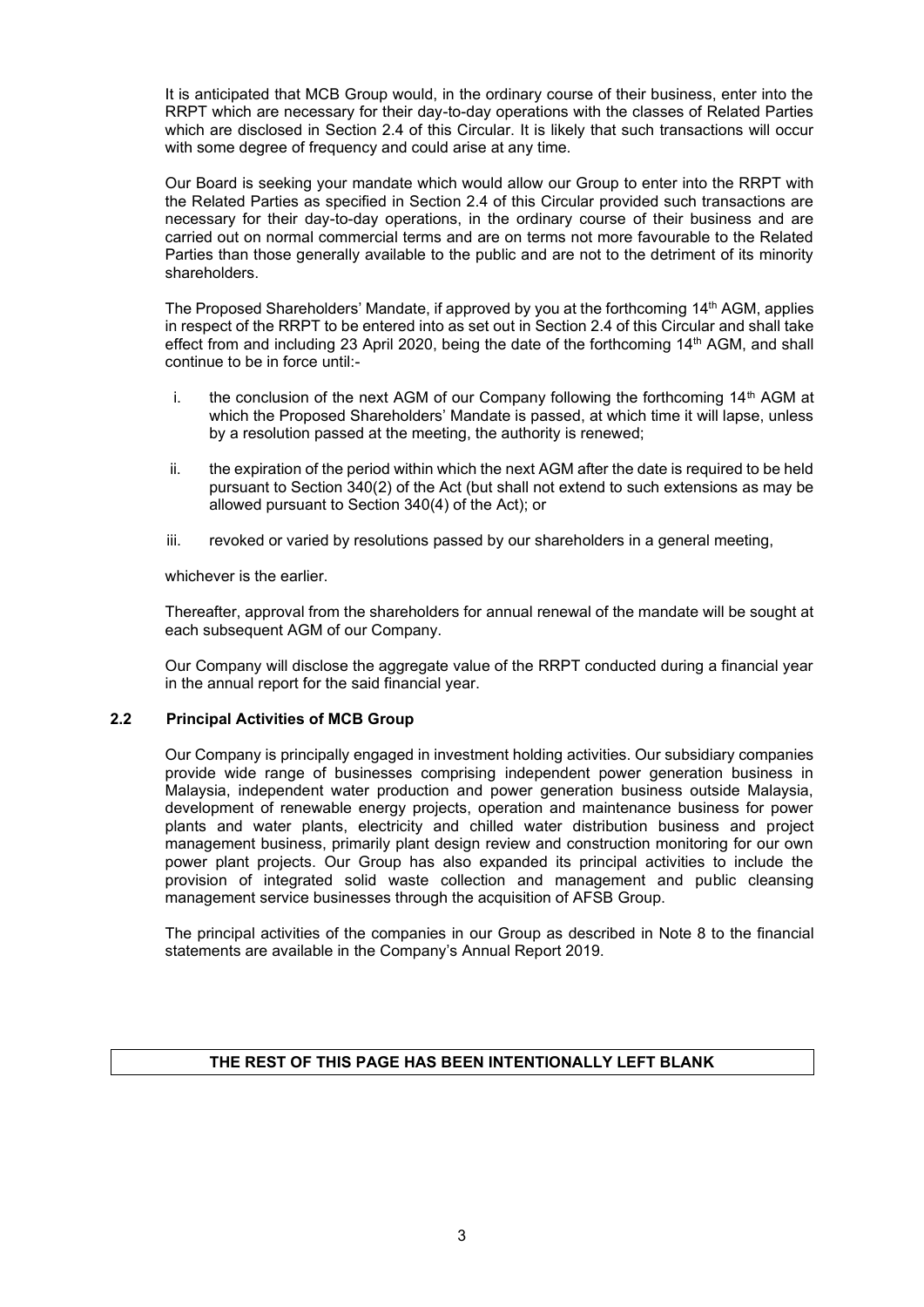# **2.3 Classes of Related Parties**

The Proposed Shareholders' Mandate will apply to transactions to be entered into by MCB Group which involves the interest, direct or indirect, of Related Parties. Details of the Related Parties are as follows:-

| No.            | Related<br>Parties | <b>Principal Activities</b>                                                                                                                                                                                                                                                                                                                                                                                                                                 | Interested Directors, Major Shareholders<br>and/or Persons Connected to Them                                                                                                                                                                                                                                               |
|----------------|--------------------|-------------------------------------------------------------------------------------------------------------------------------------------------------------------------------------------------------------------------------------------------------------------------------------------------------------------------------------------------------------------------------------------------------------------------------------------------------------|----------------------------------------------------------------------------------------------------------------------------------------------------------------------------------------------------------------------------------------------------------------------------------------------------------------------------|
| $\mathbf{1}$   | <b>MMC</b>         | Investment holding,<br>construction, mining and<br>mineral exploration                                                                                                                                                                                                                                                                                                                                                                                      | <b>Interested Directors</b><br>Dato' Sri Che Khalib Mohamad Noh<br>a)<br>b) Datuk Ooi Teik Huat<br>Sharifah Sofia Syed Mokhtar Shah<br>C)<br><b>Interested Major Shareholders</b><br>Seaport<br>a)<br><b>AOA</b><br>b)<br><b>Person connected to Major</b><br><b>Shareholders</b><br><b>TSSM</b><br>a)<br>b)<br>Indra Cita |
| $\overline{2}$ | <b>DRB</b>         | Investment holding<br>company with<br>investments in the<br>automotive (including<br>defence and composite<br>manufacturing), services<br>(including integrated<br>logistics, banking and<br>postal businesses) and<br>properties segments.                                                                                                                                                                                                                 | <b>Interested Directors</b><br>Datuk Ooi Teik Huat<br>a)<br>b) Datuk Idris Abdullah<br>Sharifah Sofia Syed Mokhtar Shah<br>c)<br>Person connected to Major<br><b>Shareholders</b><br><b>TSSM</b><br>a)                                                                                                                     |
| 3              | Tradewinds         | Investment holding,<br>provision of management<br>services, commercial<br>property investment and<br>property development                                                                                                                                                                                                                                                                                                                                   | <b>Persons connected to Major</b><br><b>Shareholders</b><br><b>TSSM</b><br>a)<br>Sharifah Sofia Syed Mokhtar Shah<br>b)                                                                                                                                                                                                    |
| 4              | Padiberas          | Procuring, collecting,<br>processing, importing,<br>exporting, purchasing,<br>storing, packaging,<br>distribution of rice, paddy<br>and other grains which<br>include activities such as<br>seed production, paddy<br>farming, paddy<br>procurement, paddy<br>processing, rice<br>processing and rice<br>storage, distribution and<br>marketing of rice research<br>& development on paddy<br>seeds, rice and related<br>products and investment<br>holding | <b>Person connected to Major</b><br><b>Shareholders</b><br>TSSM<br>a)<br>b) Sharifah Sofia Syed Mokhtar Shah                                                                                                                                                                                                               |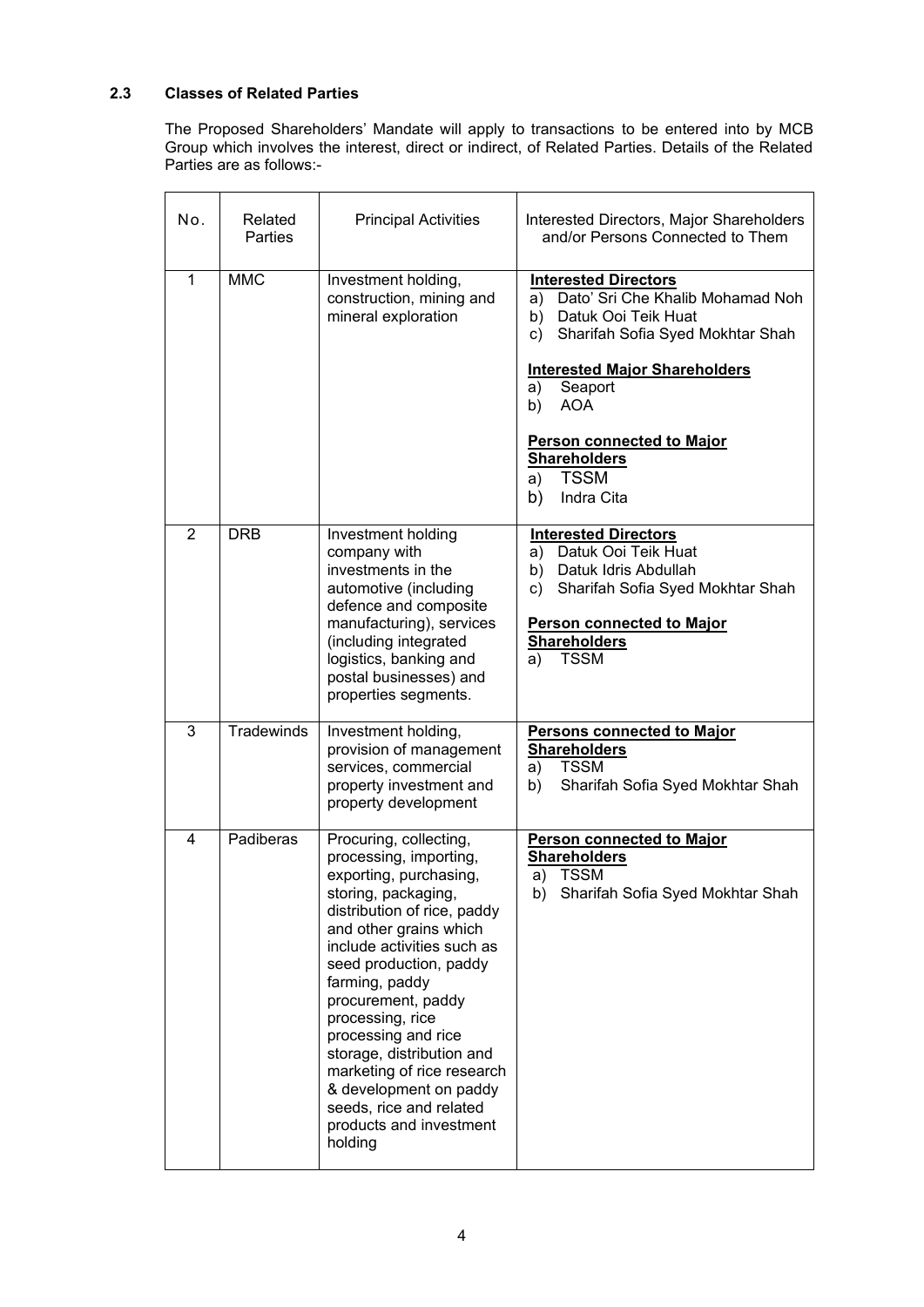#### Details of the Related Parties

The interests of the Related Parties in the RRPTs as set out in Section 2.4 are as follows:

- a) MMC is a Major Shareholder of our Company by virtue of its direct shareholding of 18.37% and indirect shareholding of 20.08% through its wholly-owned subsidiary, AOA;
- b) DRB is a 55.92%-owned subsidiary of Etika Strategi Sdn Bhd, a company in which TSSM is a Major Shareholder;
- c) Tradewinds is a wholly-owned subsidiary of Perspective Lane (M) Sdn Bhd, a company in which TSSM is an indirect Major Shareholder;
- d) Padiberas is a wholly-owned subsidiary of Perspective Lane (M) Sdn Bhd, a company in which TSSM is an indirect Major Shareholder.
- e) Seaport, being the Major Shareholder of MMC with a direct shareholding of 51.76%, is a person connected to TSSM;
- f) AOA, being a direct Major Shareholder of the Company, is also a wholly-owned subsidiary of MMC;
- g) Indra Cita, being the Major Shareholder of Seaport, is a person connected to TSSM;
- h) Dato' Sri Che Khalib Mohamad Noh, being a representative of MMC on our Board, is also the Group Managing Director of MMC;
- i) Datuk Ooi Teik Huat, being a representative of MMC on our Board, is the Senior Independent Non-Executive Director of MMC and DRB;
- j) Sharifah Sofia Syed Mokhtar Shah, being our former Non-Independent Non-Executive Director, (resigned on 30 November 2019) is also the Non-Independent Non-Executive Director of MMC and DRB. She is the daughter of TSSM;
- k) TSSM is a Major Shareholder of Etika Strategi Sdn Bhd and an indirect Major Shareholder of Seaport and Perspective Lane (M) Sdn Bhd; and
- l) Datuk Idris Abdullah, being our Independent Non-Executive Director, is also the Independent Non-Executive Director of DRB and the Director of AFSB.

The details of the direct and indirect interests of the Directors and Major Shareholder and Persons Connected with them in MCB are indicated in Section 7 below.

### **2.4 Nature of RRPTs and Estimated Values**

The details of the RRPTs and their estimated values as set out below, are transactions to be entered into by MCB Group with the Related Parties in the ordinary course of business under the Proposed Shareholders' Mandate:-

|     |                       |                      |                              | <b>Estimated aggregate value</b> |
|-----|-----------------------|----------------------|------------------------------|----------------------------------|
|     | <b>MCB and/or Its</b> |                      |                              | from the forthcoming AGM         |
|     | <b>Subsidiary</b>     | <b>Transacting</b>   |                              | to the next AGM <sup>+</sup>     |
| No. | <b>Companies</b>      | <b>Related Party</b> | <b>Nature of Transaction</b> | <b>RM'000</b>                    |

#### **Expenses to MCB Group**

| <b>TUSB Group</b> | MMC Group | Technical, engineering,<br>consultancy, construction &<br>procurement services in<br>relation to power supply<br>infrastructure project(s) by<br><b>MMC Group</b> | 120,000 |
|-------------------|-----------|-------------------------------------------------------------------------------------------------------------------------------------------------------------------|---------|
|                   |           |                                                                                                                                                                   |         |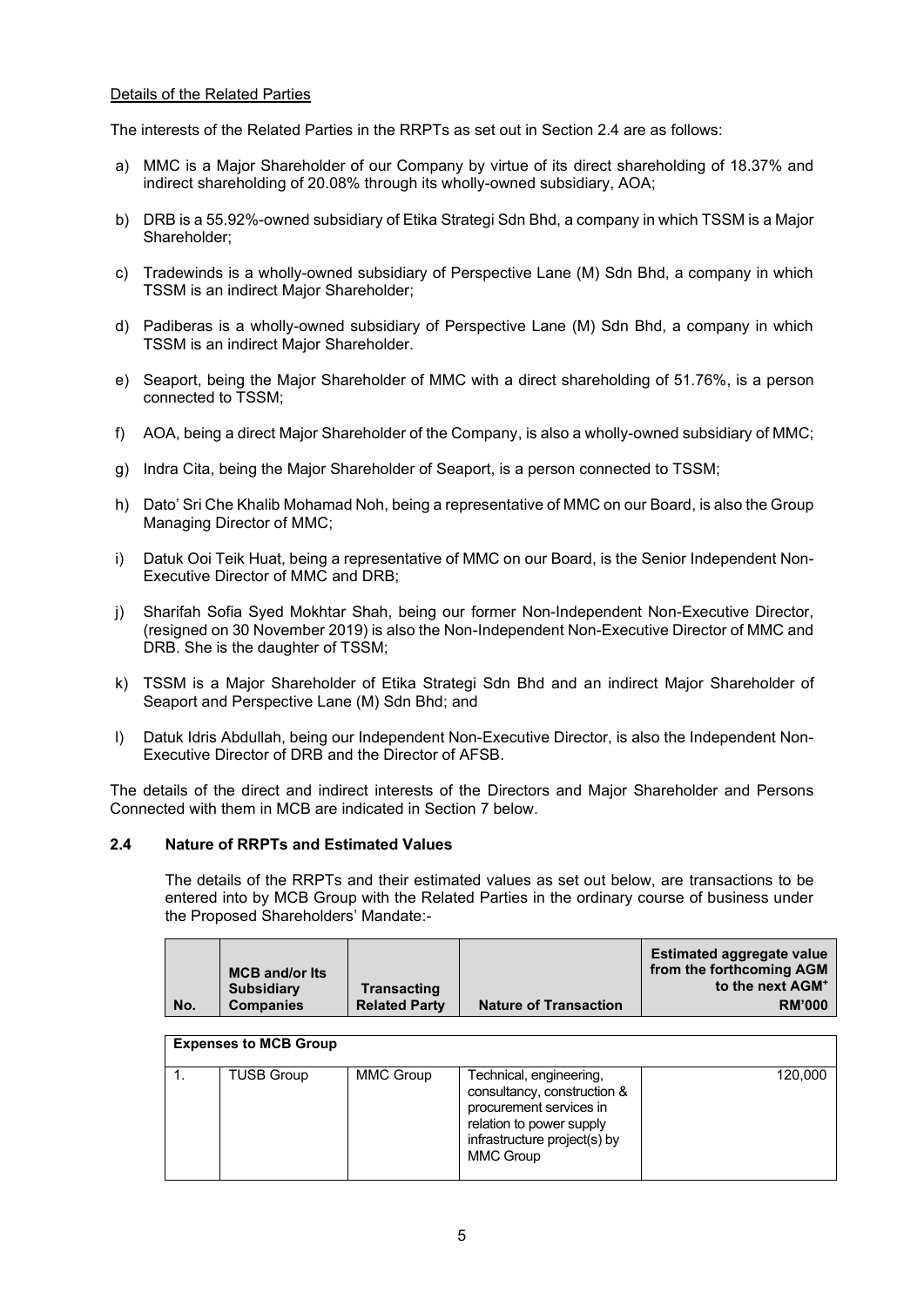| No. | <b>MCB and/or Its</b><br><b>Subsidiary</b><br><b>Companies</b> | <b>Transacting</b><br><b>Related Party</b> | <b>Nature of Transaction</b>                                                                                               | <b>Estimated aggregate value</b><br>from the forthcoming AGM<br>to the next AGM <sup>+</sup><br><b>RM'000</b> |
|-----|----------------------------------------------------------------|--------------------------------------------|----------------------------------------------------------------------------------------------------------------------------|---------------------------------------------------------------------------------------------------------------|
|     | <b>Expenses to MCB Group - Cont'd</b>                          |                                            |                                                                                                                            |                                                                                                               |
| 2.  | <b>AFSB Group</b>                                              | <b>DRB</b> Group                           | Supply of maintenance of<br>motor vehicle services by<br><b>DRB Group</b>                                                  | 1,359                                                                                                         |
|     |                                                                |                                            | of<br>Supply<br>scrap<br>materials/any assets (i.e.<br>bins, automotive scrap loose<br>ferrous, etc) by DRB Group          | 11,886                                                                                                        |
|     |                                                                |                                            | Payment of event, utilities<br>and logistics cost and/or<br>miscellaneous expenses to<br><b>DRB</b> Group                  | 560                                                                                                           |
|     |                                                                |                                            | Provision of rental services<br>$(i.e.$ buildings $(1)$ , building<br>service charges, motor<br>vehicle, etc) by DRB Group | 2,863                                                                                                         |
|     |                                                                |                                            | Purchase of machineries,<br>motor vehicles and bins                                                                        | 104,244                                                                                                       |
| 3.  | <b>AFSB Group</b>                                              | <b>MMC Group</b>                           | Payment of utilities cost<br>and/or miscellaneous<br>expenses to MMC Group                                                 | 1,512                                                                                                         |
| 4.  | <b>AFSB Group</b>                                              | Tradewinds<br>Group                        | Provision of insurance<br>broker for direct insurance<br>and reinsurance business<br>by Tradewinds Group                   | 3,011                                                                                                         |
|     |                                                                |                                            | Provision of travel related<br>services by Tradewinds<br>Group                                                             | 310                                                                                                           |
|     | <b>Revenue to MCB Group</b>                                    |                                            |                                                                                                                            |                                                                                                               |
| 5.  | <b>TUSB Group</b>                                              | <b>MMC Group</b>                           | Proposed development of<br>rooftop solar photovoltaic<br>project at customers'<br>premises to MMC Group                    | 1,244                                                                                                         |
| 6.  | <b>TUSB Group</b>                                              | DRB Group                                  | Proposed development of<br>rooftop solar photovoltaic<br>project at customers'<br>premises to DRB Group                    | 1,257                                                                                                         |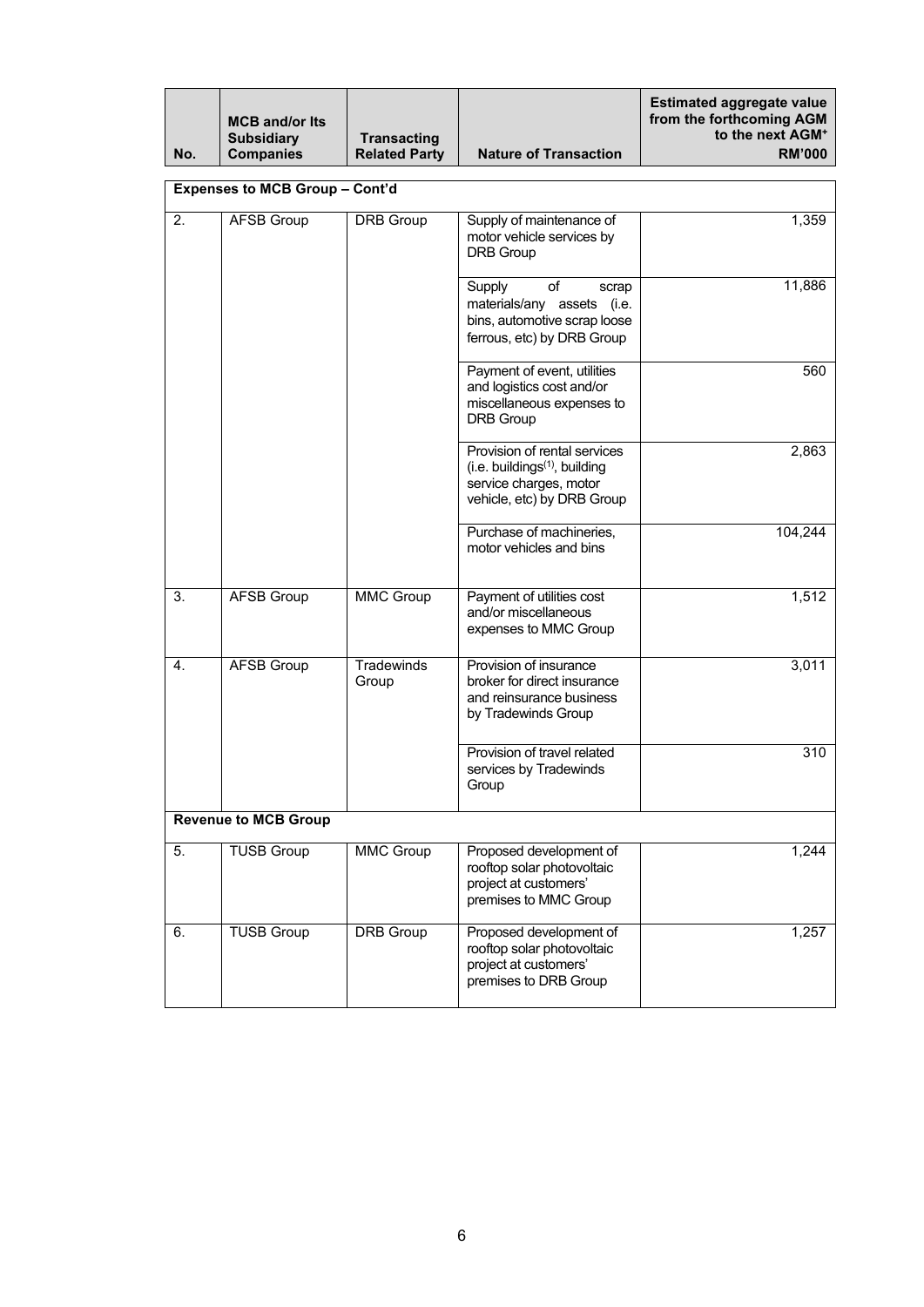| No.            | <b>MCB and/or Its</b><br><b>Subsidiary</b><br><b>Companies</b> | <b>Transacting</b><br><b>Related Party</b> | <b>Nature of Transaction</b>                                                                                        | <b>Estimated aggregate value</b><br>from the forthcoming AGM<br>to the next AGM <sup>+</sup><br><b>RM'000</b> |
|----------------|----------------------------------------------------------------|--------------------------------------------|---------------------------------------------------------------------------------------------------------------------|---------------------------------------------------------------------------------------------------------------|
|                | Revenue to MCB Group - Cont'd                                  |                                            |                                                                                                                     |                                                                                                               |
| 7 <sub>1</sub> | <b>TUSB Group</b>                                              | Padiberas<br>Group                         | Proposed development of<br>rooftop solar photovoltaic<br>project at customers'<br>premises to Padiberas<br>Group    | 227                                                                                                           |
| 8.             | <b>AFSB Group</b>                                              | <b>DRB</b> Group                           | Supply of maintenance of<br>building services to DRB<br>Group                                                       | 3,959                                                                                                         |
|                |                                                                |                                            | Provision of all kinds of<br>services related to cleaning,<br>collection and cleansing to<br><b>DRB Group</b>       | 5,320                                                                                                         |
| 9.             | <b>AFSB Group</b>                                              | <b>MMC Group</b>                           | Supply of equipment,<br>machinery, transport and<br>labour for cleansing<br>services to MMC Group                   | 64                                                                                                            |
|                |                                                                |                                            | Provision of all kinds of<br>services related to cleaning,<br>collection, cleansing and<br>landscaping to MMC Group | 2,744                                                                                                         |
|                |                                                                | Total                                      | 260,560                                                                                                             |                                                                                                               |

#### *Note:-*

- *<sup>+</sup> The estimated value in respect of the transactions above is based on prevailing prices of which competitive market prices are obtained from the Related Parties and management estimates. The estimated amount is further based on the assumptions that current level of the Group's operations will continue and all external conditions remain constant. Due to the nature of the transactions, the actual value of the transactions may vary from the estimated value disclosed above.*
- *(1) The tenancies of the buildings are for a period of less than three (3) years and subject to renewal. The details of rental payable are as follows:*

| No.            | <b>Address/Location</b>                                                                                       | <b>Description</b>        | Area<br>(square feet) | Rental rate/<br>basis                      |
|----------------|---------------------------------------------------------------------------------------------------------------|---------------------------|-----------------------|--------------------------------------------|
| $1_{-}$        | Suite 4.1, Level 4, Wisma DRB-Hicom,<br>No. 2, Jalan Usahawan U1/8, Seksyen<br>U1, 40150 Shah Alam, Selangor  | Rental of office<br>space | 13,100                | RM45.850.00<br>payable on<br>monthly basis |
| 2.             | Suite 4.2, Level 4, Wisma DRB-Hicom,<br>No. 2, Jalan Usahawan U1/8, Seksyen<br>U1, 40150 Shah Alam, Selangor  | Rental of office<br>space | 3,800                 | RM13,300.00<br>payable on<br>monthly basis |
| 3 <sub>1</sub> | Suite 4.6D, Level 4, Wisma DRB-Hicom,<br>No. 2, Jalan Usahawan U1/8, Seksyen<br>U1, 40150 Shah Alam, Selangor | Rental of office<br>space | 427                   | RM1,494.50<br>payable on<br>monthly basis  |
| 4.             | Suite 2.4, Level 2, Wisma DRB-Hicom,<br>No. 2, Jalan Usahawan U1/8, Seksyen<br>U1, 40150 Shah Alam, Selangor  | Rental of office<br>space | 1,376                 | RM4,816.00<br>payable on<br>monthly basis  |
| 5.             | Suite 4.4B, Level 4, Wisma DRB-Hicom,<br>No. 2, Jalan Usahawan U1/8, Seksyen<br>U1, 40150 Shah Alam, Selangor | Rental of office<br>space | 3,331                 | RM11,658.80<br>payable on<br>monthly basis |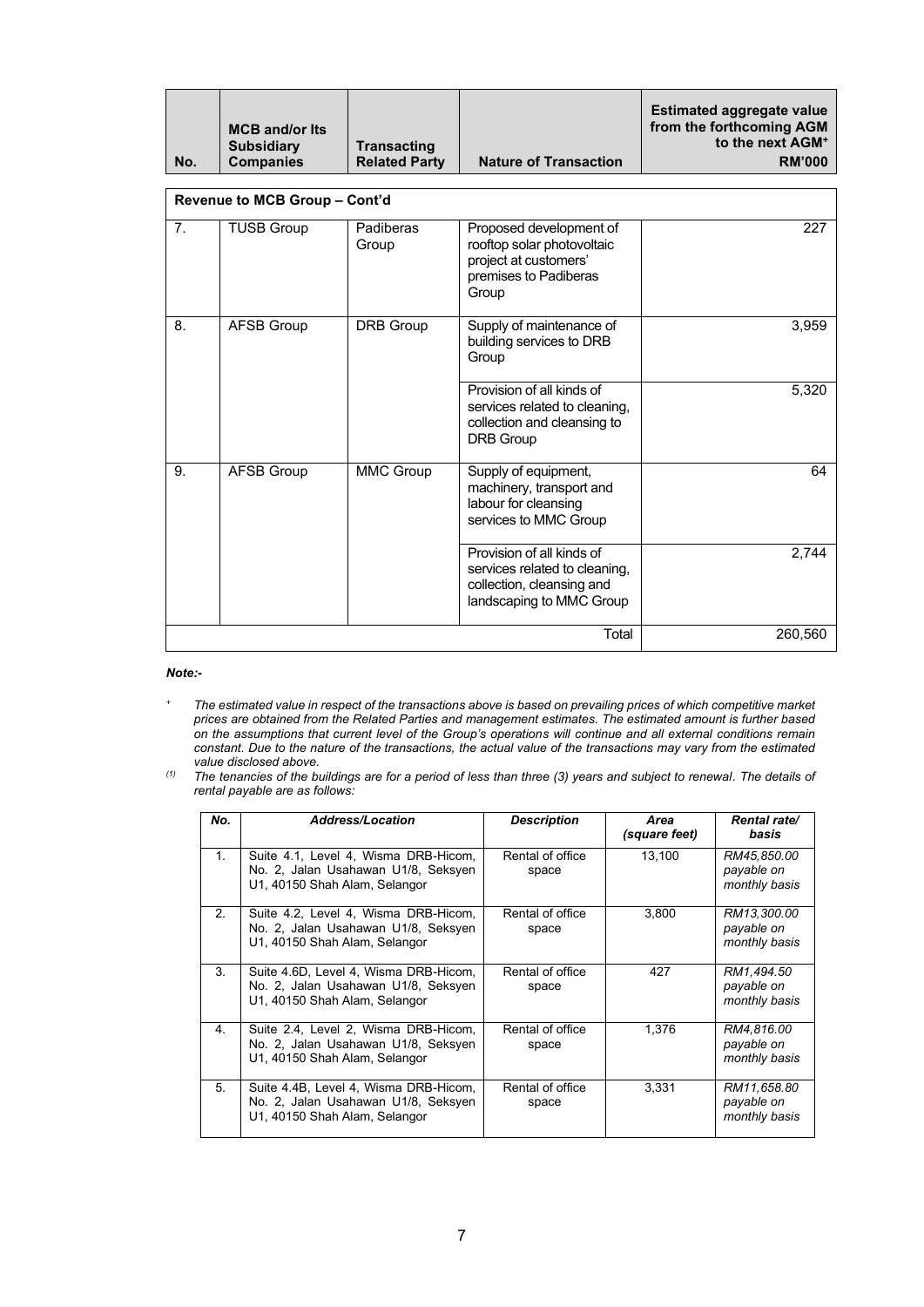| No.            | <b>Address/Location</b>                                                                                                                                 | <b>Description</b>        | Area<br>(square feet) | <b>Rental rate/</b><br>basis               |
|----------------|---------------------------------------------------------------------------------------------------------------------------------------------------------|---------------------------|-----------------------|--------------------------------------------|
| 6.             | Suite 4.6B, 4.6C, Level 4, Wisma DRB-<br>Hicom, No. 2, Jalan Usahawan U1/8,<br>Seksyen U1, 40150 Shah Alam, Selangor                                    | Rental of office<br>space | 3.117                 | RM10.909.50<br>payable on<br>monthly basis |
| 7 <sub>1</sub> | Suite 2.2, Level 2, Wisma DRB-Hicom,<br>No. 2, Jalan Usahawan U1/8, Seksyen<br>U1, 40150 Shah Alam, Selangor                                            | Rental of office<br>space | 5,734                 | RM20,069.00<br>payable on<br>monthly basis |
| 8              | Suite 2-2, Level 2, EON Head Office<br>Complex, No. 2, Persiaran Kerjaya,<br>Perindustrian Glenmarie.<br>Taman<br>Seksyen U1, 40150 Shah Alam, Selangor | Rental of office<br>space | 5.600                 | RM19,600.00<br>payable on<br>monthly basis |
| 9.             | Suite 2-4, Level 2, EON Head Office<br>Complex, No. 2, Persiaran Kerjaya,<br>Taman<br>Perindustrian Glenmarie.<br>Seksyen U1, 40150 Shah Alam, Selangor | Rental of office<br>space | 6,200                 | RM21,700.00<br>payable on<br>monthly basis |

#### **2.5 Amount Due and Owing under RRPTs**

As at LPD, the amount due and owing to MCB Group by its Related Parties pursuant to the RRPT for the financial year ended 31 December 2019 which have exceeded the normal credit terms of the MCB Group are as follows:-

| <b>MCB</b><br>and/or Its | Transacting<br>Related | Nature of RRPT                                                                                                                         | Outstanding<br><b>RRPT</b> |            | Outstanding RRPT Receivables as at<br>2 March 2020 which exceeded the credit term |          |               |
|--------------------------|------------------------|----------------------------------------------------------------------------------------------------------------------------------------|----------------------------|------------|-----------------------------------------------------------------------------------|----------|---------------|
| <b>Subsidiaries</b>      | Party                  |                                                                                                                                        | <b>Receivables</b>         |            | for the following periods:-                                                       |          |               |
|                          |                        |                                                                                                                                        | as at 2                    | <b>One</b> | More                                                                              | More     | More          |
|                          |                        |                                                                                                                                        | March 2020                 | year       | than                                                                              | than     | than          |
|                          |                        |                                                                                                                                        |                            | or less    | one to                                                                            | three to | five          |
|                          |                        |                                                                                                                                        |                            |            | three                                                                             | five     | years         |
|                          |                        |                                                                                                                                        |                            |            | years                                                                             | years    |               |
|                          |                        |                                                                                                                                        | RM'000                     | RM'000     | RM'000                                                                            | RM'000   | <b>RM'000</b> |
| <b>AFSB Group</b>        | DRB Group              | Provision of all<br>kinds of services<br>related to<br>cleaning,<br>collection and<br>cleansing to<br><b>DRB Group</b>                 | 10,945                     | 5,284      | 3,689                                                                             | 1,415    | 557           |
|                          |                        | Supply of<br>maintenance of<br>building services<br>to DRB Group                                                                       | 10,352                     | 7.946      | 1,962                                                                             | 444      |               |
| AFSB Group               | MMC Group              | Provision of all<br>kinds of services<br>related to<br>cleaning,<br>collection,<br>cleansing and<br>landscaping to<br><b>MMC Group</b> | 2,727                      | 2,695      | 32                                                                                |          |               |
|                          |                        | Total                                                                                                                                  | 24,024                     | 15,925     | 5,683                                                                             | 1,859    | 557           |

AFSB Group has no policy on charging late payment interest. AFSB Group is in the midst of integrating MCB's policy and procedure into AFSB and its subsidiary after the recent acquisition of AFSB Group by MCB on 5 December 2019. Following the completion of the acquisition, MCB having assessed all transactions of AFSB Group with related parties, recognised that the transactions have been entered into in the normal course of business on negotiated terms. Given this consideration, late payment charges are not applicable, in line with MCB's prevailing policy and procedure. MCB will review, where appropriate and if deemed necessary, and may impose late payment charges on outstanding balances, subject to the terms of the transactions and the applicable rules and regulations, if any.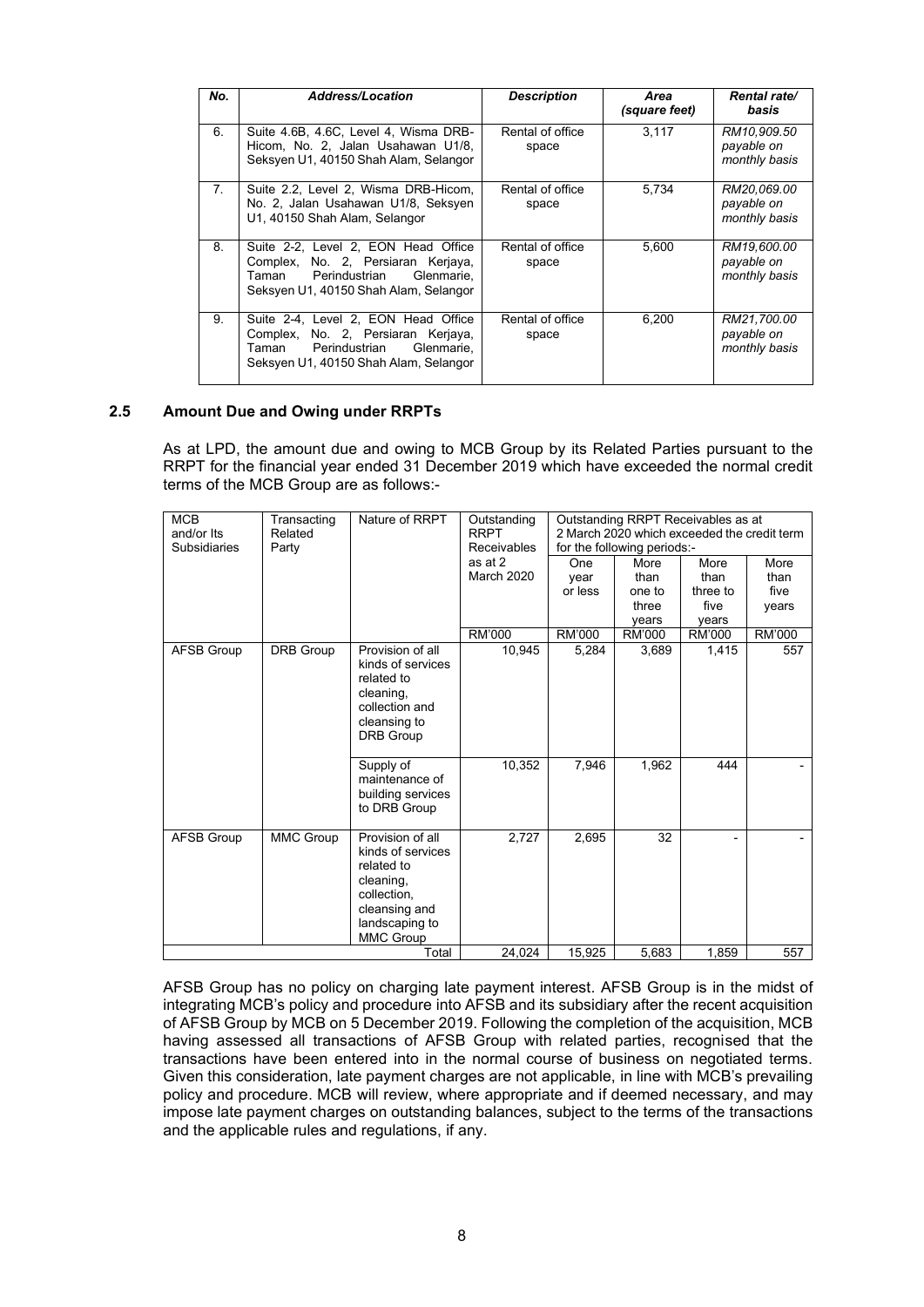The management of AFSB conducts monthly reviews for settlement of the aforesaid outstanding amounts including continuously following-up with reminders. Our Board is confident that the outstanding amounts are recoverable as the Related Parties are long term business partners and have sound credit standing.

#### **2.6 Review Procedures for the RRPTs**

MCB Group has established the following procedures and guidelines to ensure that the RRPTs are undertaken on an arm's length basis on transaction prices and on normal commercial terms consistent with the MCB Group's usual business practices and policies, which are not more favourable to the Related Parties than those generally available to third parties/public and are not to the detriment of the minority shareholders:-

- (i) The sale or purchase of goods and services shall be determined on the basis of the prevailing rates/prices of the goods and services (including preferential rates/prices/discounts accorded to a class or classes of customers of bulk purchases) according to their usual commercial terms and business practices or otherwise in accordance with other applicable industry norms/ considerations.
- (ii) A list of the identities of the Related Parties will be circulated within our Group. Prior to entering into any of the RRPT(s), MCB Group must ensure that all such transactions are consistent with our Group's normal business practices and policies, which are not more favourable to the Related Parties than those generally available to the public and are not to the detriment of MCB Group's minority shareholders.
- (iii) Transactions are verified by our Company's Legal Department and/or Corporate Secretarial Department and reviewed by GIA if any transaction has triggered the threshold for announcement to Bursa Securities and for shareholders' approval. All RRPT(s) are reviewed by the GIA subject to approval from appropriate level of authority as defined in MCB Related Party Transaction Policy and Procedures ("RPT Policy").
- (iv) GIA will report the RRPT updates to the Board Audit Committee for review on yearly basis or when required. GIA is to review and report to the Board Audit Committee on whether the RRPTs entered into by the MCB Group were entered into at arm's length, fair and not detrimental to the minority shareholders of our Company.
- (v) Records shall be maintained to capture all RRPT which are entered into pursuant to the Proposed Shareholders' Mandate. Details of the RRPT made during the financial year shall be submitted to the GIA annually, for disclosure in the Annual Report and where necessary, reports shall also be generated for review by the Board Audit Committee on a yearly basis or when required.
- (vi) Any Director who has an interest in any transaction shall abstain from board deliberation and voting on the relevant resolution(s) in respect of the RRPT.
- (vii) The Board Audit Committee shall review management's system and procedures to compile information pertaining to the RRPT and, if necessary, may request the GIA to review management's procedures.
- (viii) Any member of the Board Audit Committee may, as he deemed fit, request for additional information pertaining to the RRPT from independent sources or advisers.
- (ix) Wherever applicable and/or feasible, at least two other contemporaneous transactions with unrelated third parties for similar products/services and/or quantities have been used as comparison, wherever possible, to determine whether the price and terms offered to/by the related parties are fair and reasonable and comparable to those offered to/by other unrelated third parties for the same or substantially similar type of products/services and/or quantities. In the event that quotation or comparative pricing from unrelated third parties cannot be obtained as the products or services are proprietary in nature or where the end customer has specified the requirements for the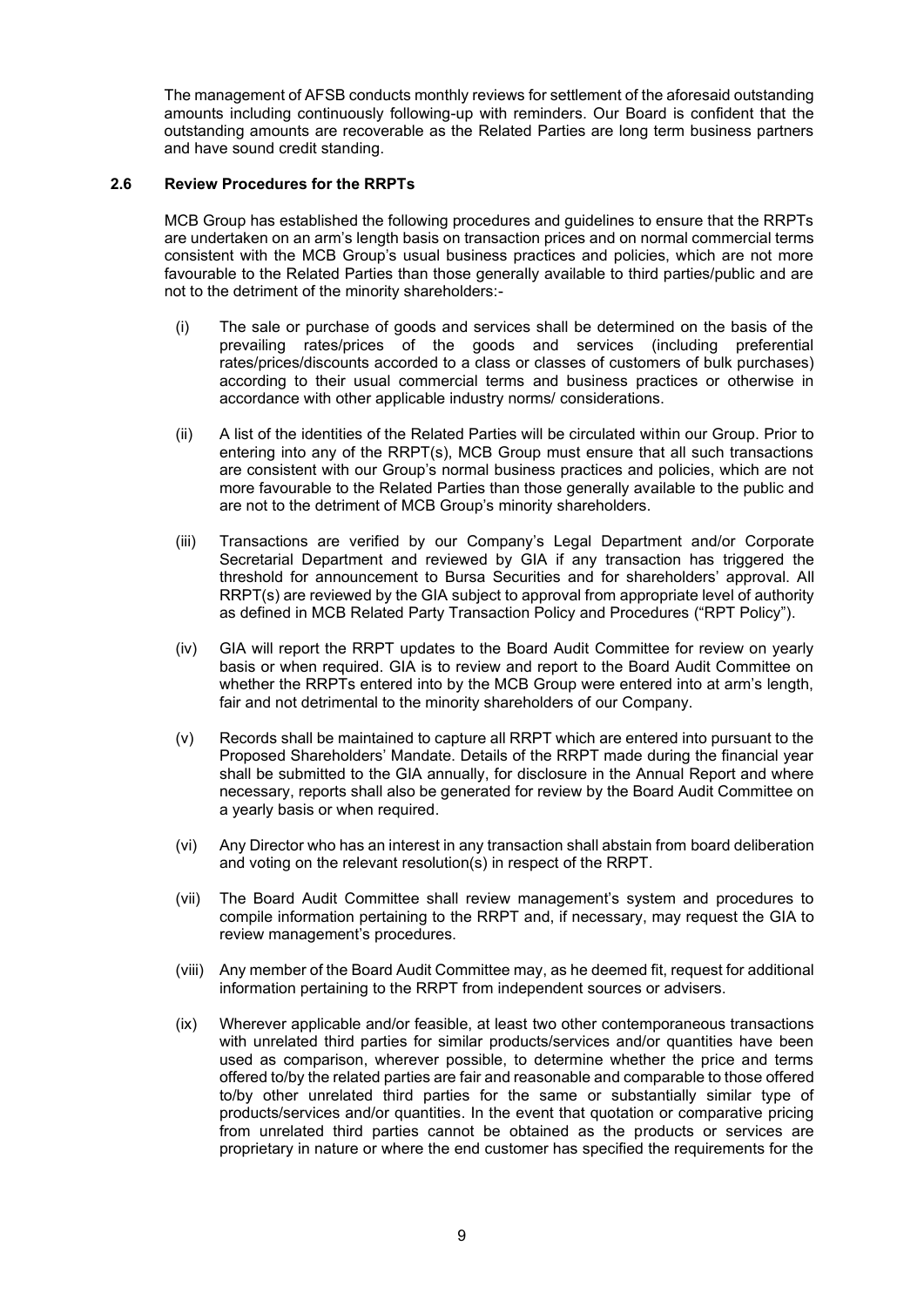Company/Group to source from related parties or if there are no unrelated third party vendors/customers of similar products or services, then the Company/Group will determine the price and terms based on market knowledge of prevailing industry norm and on normal commercial terms in accordance with the Group's relevant procurement processes, normal business practices, policies and commercial terms in line with the industry practices for the same or substantially similar type of transactions made by the Group with unrelated third parties to ensure that the RRPTs are not detrimental to the Company/Group.

- (x) The rates of rental of properties shall be based on the prevailing market rates for the same or substantially similar properties and shall be on normal commercial terms at the point of entering into the tenancy agreement(s) or upon renewal to ensure that the RRPT rental rates are not detrimental to the Company/Group.
- (xi) All procurements to be undertaken by MCB Group are subject to the relevant procurement processes under the Group Procurement Policy.
- (xii) All divisions and subsidiaries within MCB Group are required to comply with the RPT Policy, which applies to both related party transactions and RRPTs. Under the RPT Policy, the level of approval required for RRPTs is also prescribed under MCB Group's Limits of Authority as follows:

| No. | Threshold for RRPT for each<br>single project or transaction with<br>a Related Party | Approval Level                                                                                                                                                                                                                                 |
|-----|--------------------------------------------------------------------------------------|------------------------------------------------------------------------------------------------------------------------------------------------------------------------------------------------------------------------------------------------|
| 1.  | Any amount below 1% of the<br>Audited Net Assets ("NA")                              | To be recommended by the Chief<br>Operating Officer ("COO") or Chief<br>Financial Officer ("CFO")<br>and<br>approved by the Chief Executive<br>Officer ("CEO"), subject to the<br>review/recommendation by the Board<br><b>Audit Committee</b> |
| 2.  | Any amount equal to or more<br>than 1% but less than 5% of the<br>NA.                | To be recommended by the CEO,<br>by the Board<br>Audit<br>reviewed<br>Committee and approved by the<br>Board                                                                                                                                   |
| 3.  | Any amount equal to or more<br>than 5% of the NA                                     | To be recommended by the CEO and<br>approved by the Board Audit<br>Committee, Board<br>the<br>and<br>Shareholders of the Company                                                                                                               |

Any transaction where the limit authority holder has an interest, the holder does not have the authority to approve or enter into such transactions.

- (xiii) Policies on conflict of interests which require Directors and employees to act in good faith at all times in the best interest of the companies within MCB Group.
- (xiv) The requirement for the Business Process Improvements team to review the internal control systems of MCB Group so as to reasonably provide assurance to the Board, the GIA and Management of the proper conduct and adherence to controls and procedures.
- (xv) A register will be maintained by the Corporate Secretarial Department to record all the RRPT(s) which are entered into pursuant to the Proposed Shareholders' Mandate.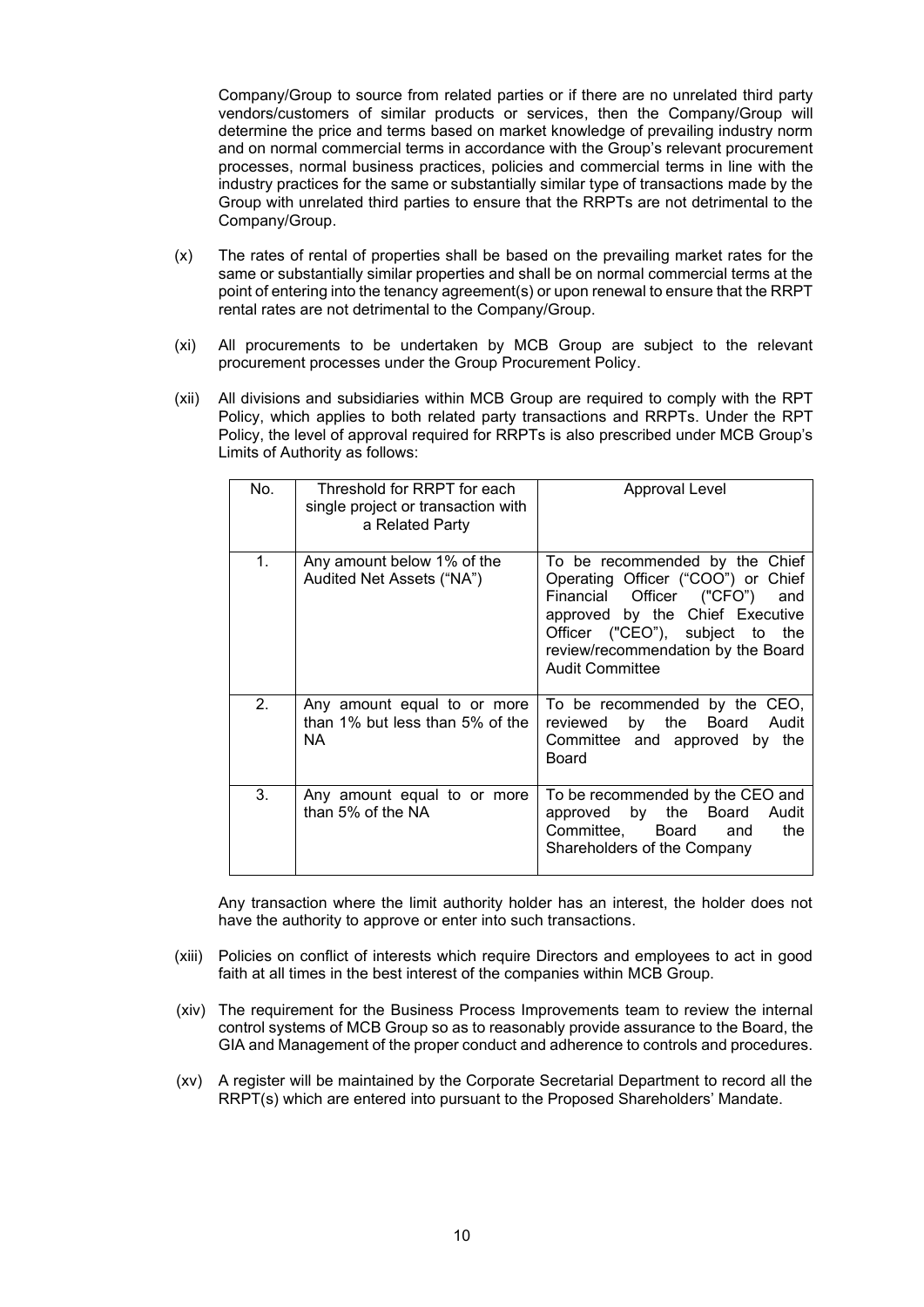# **3. STATEMENT BY THE BOARD AUDIT COMMITTEE**

The Board Audit Committee of our Company has seen and reviewed the procedures mentioned in **Section 2.6** above and is of the view that:-

- (i) the said procedures for the RRPTs as well as the periodic review to be made by the Board Audit Committee in relation thereto are sufficient to ensure that the RRPTs will be made at arm's length and in accordance with our Company's normal commercial terms and are not more favourable to the Related Parties than those generally available to the public and are not to the detriment of the minority shareholders;
- (ii) our Group has in place adequate procedures and processes to monitor, track and identify RRPTs in a timely and orderly manner; and
- (iii) the Board Audit Committee will review these procedures and processes whenever the need arises.

# **4. DISCLOSURE IN ANNUAL REPORT**

Disclosure will be made in accordance with Section 3.1.5 of Practice Note 12 of the Listing Requirements, which requires a breakdown of the aggregate value of the RRPTs entered into during the financial year, amongst others, based on the following information:-

- (i) the type of the RRPTs made; and
- (ii) the names of the Related Parties involved in each type of the RRPTs made and their relationships with our Company.

The above disclosure will be made in our Company's annual report for each subsequent financial year after the Proposed Shareholders' Mandate has been approved and renewed.

In addition, if the actual value of the RRPTs entered into by our Group exceeds the estimated value of the RRPTs disclosed in the circular to shareholders on the Proposed Shareholders' Mandate by 10% or more, our Company will make an immediate announcement to Bursa **Securities** 

### **5. RATIONALE AND BENEFITS FOR THE PROPOSED SHAREHOLDERS' MANDATE**

The RRPTs to be entered into by MCB Group with the Related Parties are all conducted in the ordinary course of business. They are recurring transactions of revenue or trading nature which are likely to occur with some degree of frequency and could arise at any time and from time to time. These transactions may be constrained by the time-sensitive nature and confidentiality of such transactions, and as such, it may be impractical to seek shareholders' approval on a caseto-case basis before entering into such related party transactions.

The RRPTs are considered by our Board to be beneficial to MCB Group as they constitute transactions which are necessary for the day-to-day operations of the MCB Group, which contribute to the generation of its turnover and profit. The close commercial relationships that had been established with the Related Parties have created an effective network that the MCB Group can draw upon to support its operational needs, deriving synergistic and operational benefits to support its business functions.

The Proposed Shareholders' Mandate, if approved by the shareholders, will eliminate the need to make regular announcements to Bursa Securities or to issue separate circulars to shareholders and to convene separate general meetings on each occasion to seek shareholders' prior approval for the entry by our Group into such transactions. This would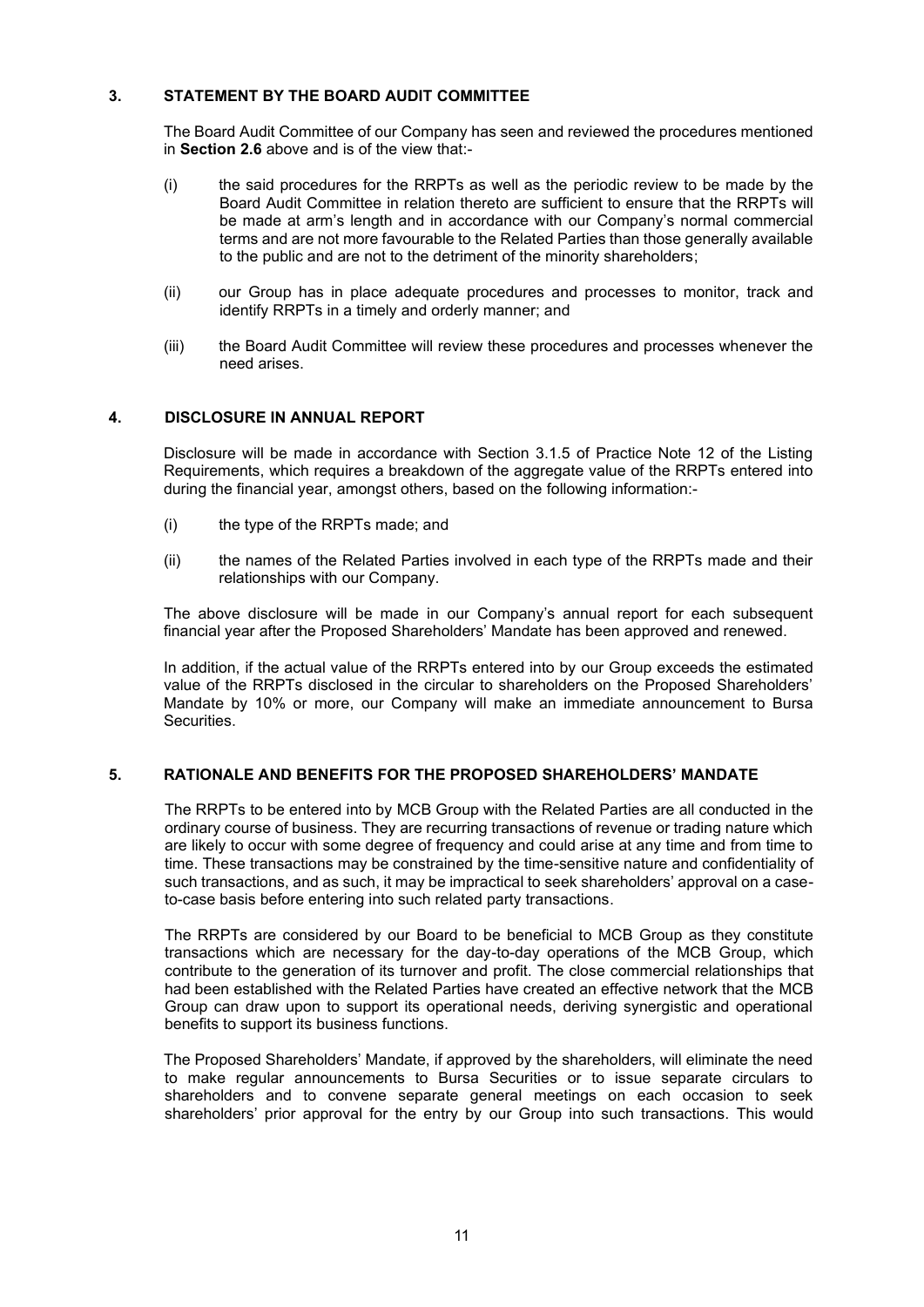substantially reduce administrative time, inconvenience and expenses associated with the making of such announcements and the convening of such meetings, without compromising the corporate objectives and adversely affecting the business opportunities available to the MCB Group.

Hence, the Directors are seeking approval from the shareholders on the RRPTs as described under Section 2.4 of this Circular.

#### **6. FINANCIAL EFFECTS OF THE PROPOSED SHAREHOLDERS' MANDATE**

The Proposed Shareholders' Mandate is not expected to have any material effect on the issued share capital of MCB, as well as the consolidated earnings and net assets of MCB Group for the financial year ending 31 December 2020.

#### **7. INTERESTS OF DIRECTORS, MAJOR SHAREHOLDERS AND/OR PERSONS CONNECTED TO THEM**

As at LPD, the direct and indirect shareholdings of the Interested Directors and Major Shareholders in MCB Group in respect of the Proposed Shareholders' Mandate are as follows:-

| Directors / Major Shareholders /                   | <b>Direct</b>               |       | <b>Indirect</b>             |       |
|----------------------------------------------------|-----------------------------|-------|-----------------------------|-------|
| <b>Persons Connected</b>                           | No. of<br><b>MCB shares</b> | $%$ * | No. of<br><b>MCB shares</b> | %*    |
| <b>Interested directors</b>                        |                             |       |                             |       |
| Dato' Sri Che Khalib Mohamad<br>Noh                | 420,000                     | 0.01  |                             |       |
| Datuk Ooi Teik Huat                                | 420,000                     | 0.01  |                             |       |
| Datuk Idris Abdullah                               | 172,100                     | 0.004 |                             |       |
| Sharifah Sofia Syed Mokhtar<br>Shah <sup>(a)</sup> |                             |       |                             |       |
| <b>Interested major shareholders</b>               |                             |       |                             |       |
| <b>AOA</b>                                         | 981,341,460                 | 20.08 |                             |       |
| <b>MMC</b>                                         | 897,695,630                 | 18.37 | (b)981.341.460              | 20.08 |
| Seaport                                            |                             |       | $(c)$ 1,879,037,090         | 38.45 |
| Indra Cita                                         |                             |       | $^{(d)}$ 1,879,037,090      | 38.45 |
| TSSM                                               |                             |       | $(e)$ 1,879,037,090         | 38.45 |

#### *Notes:-*

- *\* Based on the issued share capital of 4,886,961,300 ordinary shares (after excluding 113,038,700 treasury shares) in the Company as at LPD.*
- *(a) A former Non-Independent Non-Executive Director of MCB, resigned on 30 November 2019. She is the director of MMC and DRB and also the daughter of TSSM.*
- *(b) Deemed interested in 981,341,460 shares held by AOA in MCB by virtue of its 100% direct shareholding in AOA pursuant to Section 8(4) of the Act.*
- *(c) Deemed interested by virtue of its direct major shareholdings in MMC pursuant to Section 8(4) of the Act.*
- *(d) Deemed interested by virtue of its shareholdings in MMC via its wholly-owned subsidiary, Seaport pursuant to Section 8(4) of the Act.*
- *(e) Deemed interested by virtue of his shareholdings in Indra Cita pursuant to Section 8(4) of the Act.*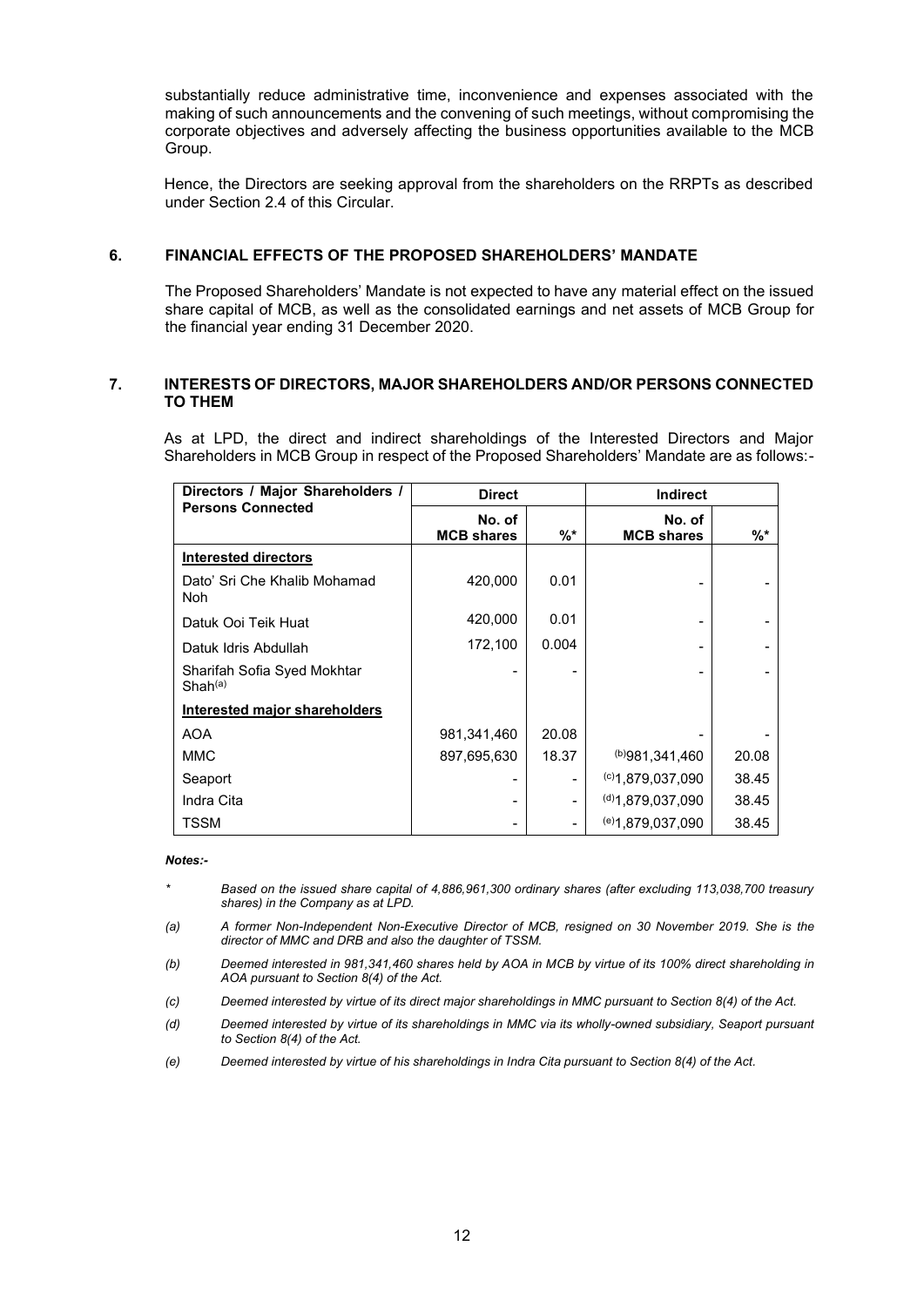The abovenamed Directors, being the Directors who are interested in the Proposed Shareholders' Mandate, have abstained and will continue to abstain from all deliberations and voting on the RRPT involving them, as comprised in the Proposed Shareholders' Mandate at the relevant Board meetings. They will also abstain from voting in respect of their direct and indirect shareholding at the forthcoming 14th AGM, on the Ordinary Resolutions approving the RRPT involving them. The abovenamed Major Shareholders will also abstain from voting in respect of their direct and indirect shareholdings in MCB at the forthcoming 14th AGM, on the Ordinary Resolution approving the RRPT involving their interests, which are comprised in the Proposed Shareholders' Mandate.

The abovenamed Interested Directors and Major Shareholders have also undertaken to ensure that, where applicable, the persons connected to them will abstain from voting in respect of their direct and indirect shareholdings (if any), deliberating or approving the Ordinary Resolution pertaining to the Proposed Shareholders' Mandate at the 14<sup>th</sup> AGM to be convened.

Save as disclosed above, none of the other Directors and/or Major Shareholders or any persons connected with the Directors and/or Major Shareholders has any interest, direct or indirect, in the Proposed Shareholders' Mandate.

## **8. APPROVALS REQUIRED**

The Proposed Shareholders' Mandate is subject to the approval of the shareholders of our Company at the forthcoming 14th AGM.

#### **9. DIRECTORS' RECOMMENDATION**

Having considered all aspects of the Proposed Shareholders' Mandate, our Board (save for the three (3) existing Interested Directors, who have abstained from giving an opinion in respect of the Proposed Shareholders' Mandate) is of the opinion that the Proposed Shareholders' Mandate is in the best interest of our Company.

Accordingly, our Board (save for the three (3) existing Interested Directors, who have abstained from recommending in respect of the Proposed Shareholders' Mandate) recommends that you vote in favour of the Ordinary Resolution pertaining to the Proposed Shareholders' Mandate to be tabled at the forthcoming 14<sup>th</sup> AGM.

# **10. AGM**

The 14<sup>th</sup> AGM of our Company, the Notice of which is enclosed in the Annual Report 2019 which is circulated to you together with this Circular, will be held at Mahkota Ballroom, Hotel Istana, 73 Jalan Raja Chulan, 50200 Kuala Lumpur, Malaysia on Thursday, 23 April 2020 at 10.00 a.m. for the purpose of considering and, if thought fit, passing the Ordinary Resolution to give effect to the Proposed Shareholders' Mandate as set out in the said Notice of the 14th AGM.

If you are unable to attend and vote in person at the 14<sup>th</sup> AGM, you are requested to complete and return the Form of Proxy enclosed in the Annual Report 2019, in accordance with the instructions therein as soon as possible and in any event so as to arrive at the office of our Share Registrar, Boardroom Share Registrars Sdn Bhd, 11<sup>th</sup> Floor, Menara Symphony, No. 5, Jalan Prof. Khoo Kay Kim, Seksyen 13, 46200 Petaling Jaya, Selangor, Malaysia not less than forty-eight (48) hours before the time set for holding the  $14<sup>th</sup>$  AGM or any adjournment thereof. The lodging of the Form of Proxy does not preclude you from attending and voting in person if you subsequently wish to do so.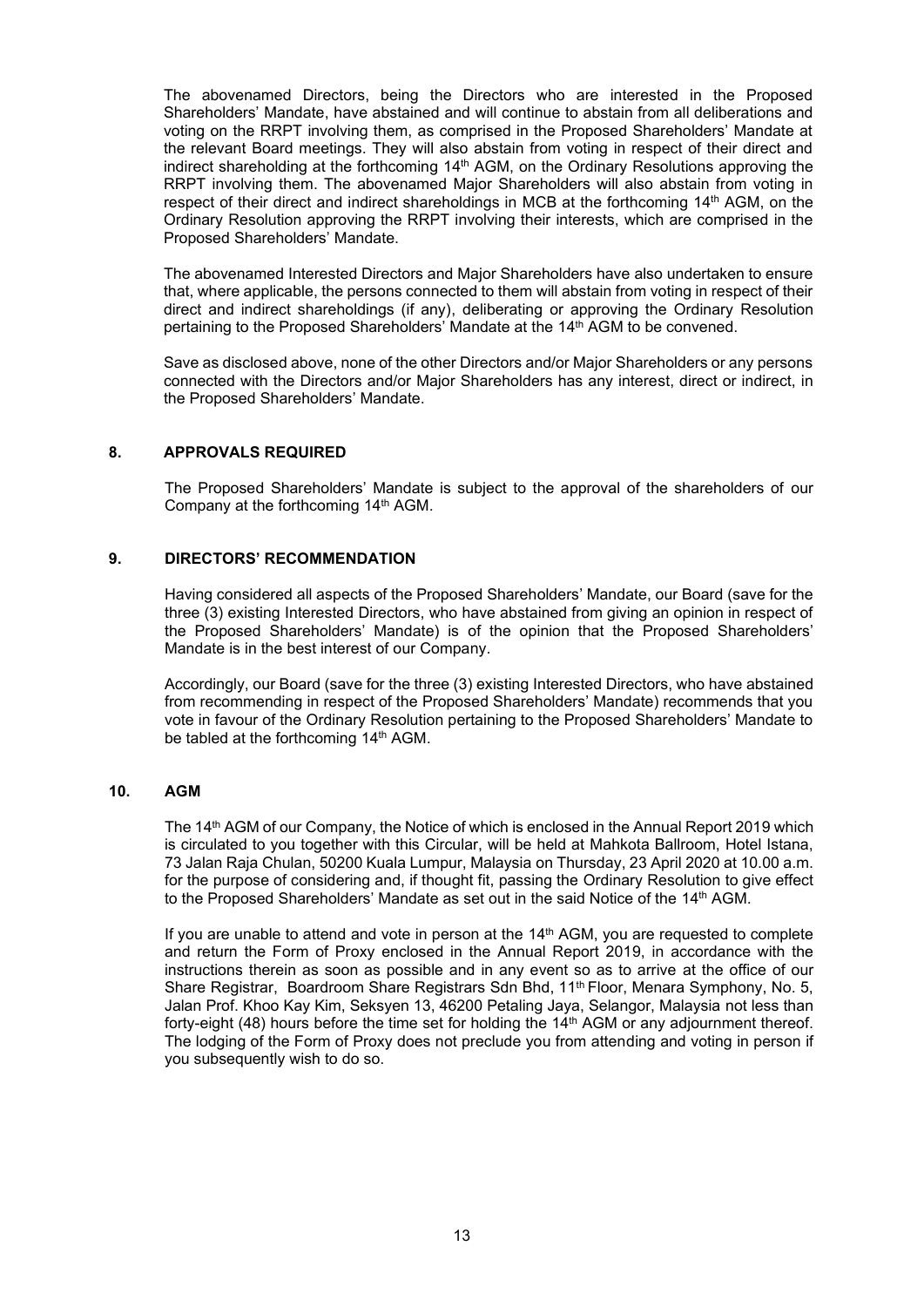# **11. FURTHER INFORMATION**

Shareholders are requested to refer to the attached Appendix I for further information.

Yours faithfully For and on behalf of the Board **MALAKOFF CORPORATION BERHAD**

**Datuk Haji Hasni Harun** Independent Non-Executive Chairman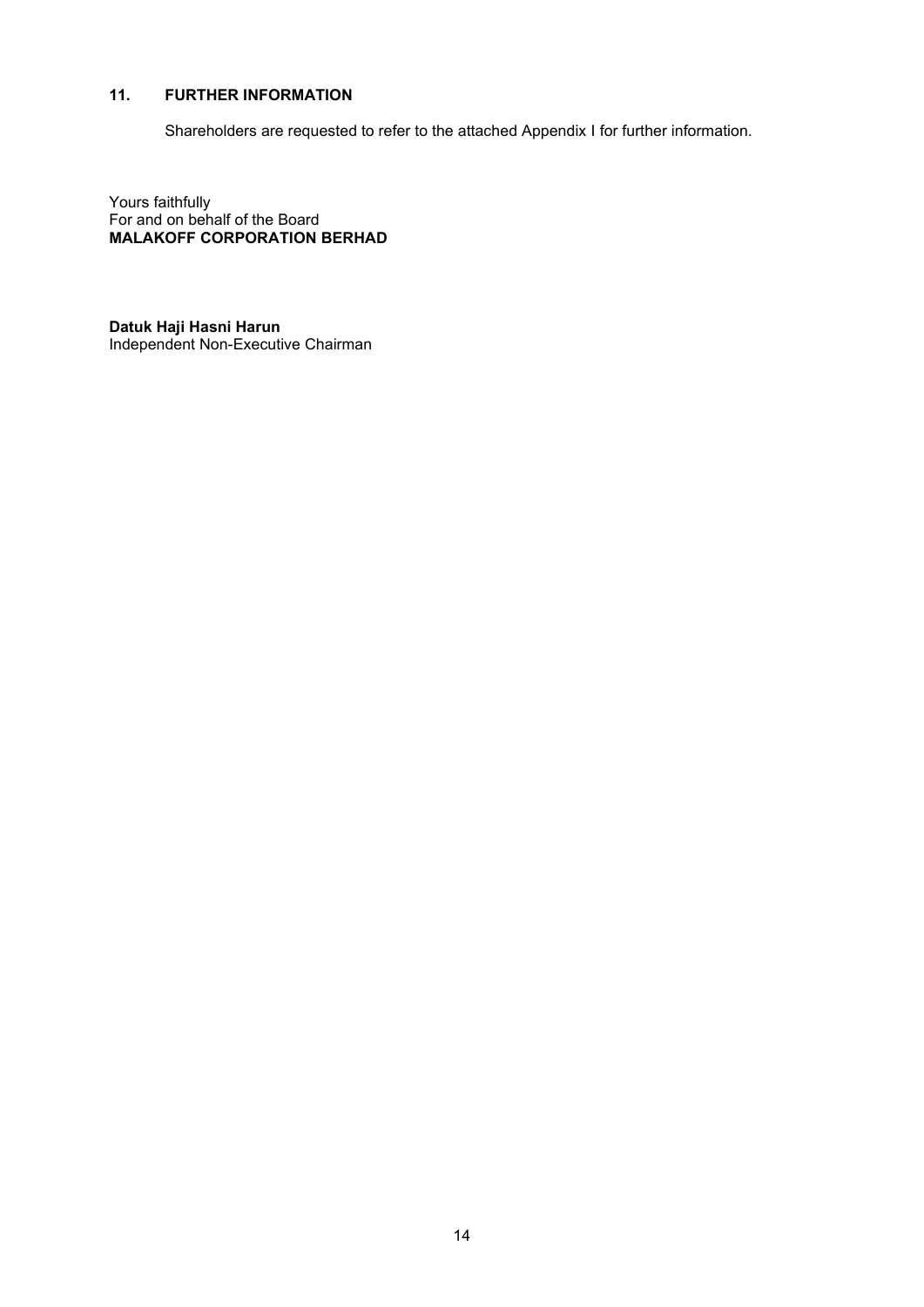### **FURTHER INFORMATION**

#### **1. DIRECTORS' RESPONSIBILITY STATEMENT**

This Circular has been seen and approved by our Board and they collectively and individually accept full responsibility for the accuracy of the information given in this Circular and confirm that after making all reasonable enquiries and to the best of its knowledge and belief, there are no other facts, the omission of which would make any statement herein false or misleading.

#### **2. MATERIAL CONTRACTS**

Save as disclosed below, our Group has not entered into any material contracts (not being contracts entered into in the ordinary course of business of our Group) during the 2 years immediately preceding the date of this Circular:

#### **a) Acquisition of 97.37% Equity Interest in Alam Flora Sdn Bhd from HICOM Holdings Berhad by Tunas Pancar Sdn Bhd**

On 1 August 2018, Tunas Pancar Sdn Bhd ("TPSB" or "Purchaser"), a wholly-owned subsidiary of our Company, entered into a Share Sale Agreement ("SSA") with HICOM Holdings Berhad ("HICOM Holdings" or "Vendor"), a wholly-owned subsidiary of DRB in respect of the acquisition of 74,000,000 ordinary shares in AFSB, representing 97.37% equity interest in AFSB, for a cash consideration of RM944.61 million ("Purchase Consideration"), upon the terms and conditions of the SSA.

The acquisition was completed in accordance with the terms and conditions of the SSA on 5 December 2019. Pursuant to Clause 6.1.5 of the SSA, HICOM Holdings and TPSB had mutually agreed to revise the Purchase Consideration to RM869.0 million, representing a discount of 8% from RM944.61 million, after taking into consideration the revised independent discounted cashflow valuation range by Deloitte Corporate Advisory Services Sdn Bhd, as provided in the SSA, of between RM796.0 million and RM893.0 million (on a 100% basis) after incorporating the assumptions for delay in tariff revision and commencement of the business operations in Kelantan and Terengganu.

#### **b) Acquisition of the Entire Equity Interest in Desaru Investment (Cayman Isl.) Limited from Khazanah Nasional Berhad by Malakoff Gulf Limited**

On 11 July 2019, Malakoff Gulf Limited, an indirect wholly-owned subsidiary of our Company, entered into a Share Sale Agreement ("SSA") with Khazanah Nasional Berhad in respect of the acquisition of the entire equity interest in Desaru Investment (Cayman Isl.) Limited for a cash consideration of USD70 million upon the terms and conditions of the SSA. The acquisition was completed in accordance with the terms and conditions of the SSA on 12 September 2019.

#### **c) Sale of the Entire 50% Participating Interest in the Unincorporated Joint Venture of Macarthur Wind Farm in Australia by Skyfirst Power Sdn Bhd to Megawatt Financing Pty Ltd and AMPCI Macarthur Wind (T) Pty Ltd as Trustee of AMPCI Macarthur Wind Trust**

On 29 October 2019, Skyfirst Power Sdn Bhd, an indirect wholly-owned subsidiary of our Company, and MCB (as Vendor Guarantor) had entered into a Share and Unit Purchase Agreement ("SPA") with Megawatt Financing Pty Ltd and AMPCI Macarthur Wind (T) Pty Ltd as Trustee of AMPCI Macarthur Wind Trust (collectively referred to as "Purchaser") to dispose of its entire 50% participating interest in the unincorporated joint venture of Macarthur Wind Farm in Australia held by Malakoff Wind Macarthur Pty Limited for a cash consideration of AUD356,850,340.00 ("Purchase Price"), upon the terms and conditions of the SPA.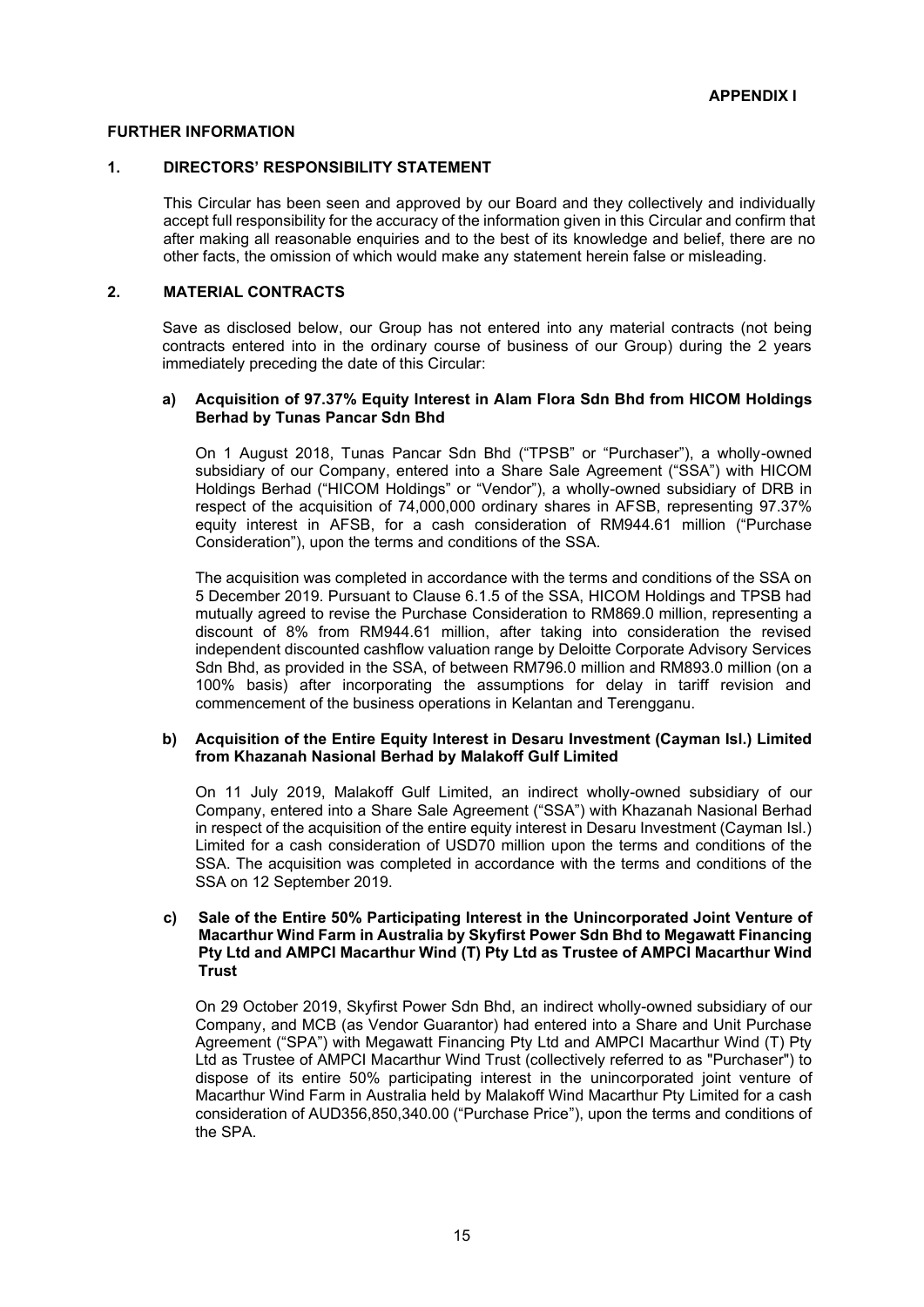The disposal was completed in accordance with the terms and conditions of the SPA on 18 December 2019 ("Completion Date"). Pursuant to Clause 6.3 (Interest Rate Adjustment) of the SPA, the Purchase Price was adjusted from AUD356.85 million to AUD344.67 million, mainly due to the steepening of the 3-month Bank Bill Swap Rate curve which resulted in higher long-term fixed rate in Australia as at the Completion Date.

# **3. MATERIAL LITIGATION, CLAIMS AND ARBITRATION**

Save as disclosed below, our Group is not involved in any material litigation, claims or arbitration, whether as plaintiff or defendant, and our Board is not aware of any proceedings, pending or threatened, against our Group or of any fact likely to give rise to any proceedings which may materially and adversely affect the financial or business position of MCB Group:

#### **Arbitration under International Chamber of Commerce International Court of Arbitration ("ICC") filed by Algerian Energy Company SPA against (1) Tlemcen Desalination Investment Company SAS, (2) Hyflux Limited and (3) Malakoff Corporation Berhad in relation to the Souk Tleta Seawater Desalination Plant in the District of Tlemcen, Algeria**

On 19 March 2019, Algerian Energy Company SPA ("AEC" or "Claimant") had filed a Request for Arbitration ("Request") at ICC, Paris, against Tlemcen Desalination Investment Company SAS ("TDIC"), an indirect 70%-owned subsidiary of our Company, Hyflux Limited ("Hyflux") and MCB (collectively referred to as "Respondents") in relation to the Water Purchase Agreement dated 9 December 2007 ("WPA"), Framework Agreement of December 2007 ("FA"), Joint Venture Agreement dated 28 March 2007 ("JVA") and Dispute Resolution Protocol dated 9 December 2007 ("DRP") (collectively referred to as "Contract Documents").

In the Request, the Claimant has alleged, amongst others, that the Respondents:

- a) are liable for breaches and negligence in the design, operation and maintenance of the plant; and
- b) wrongly objected to the termination of the WPA, transfer of shares to AEC and carrying out of technical audit under the FA.

In this regard, the reliefs sought by the Claimant from the arbitral tribunal include, inter alia:

- i. a declaration that the Respondents have breached their contractual obligations under the contracts between the parties, in particular the Contract Documents;
- ii. an order that the WPA was validly terminated for events of default;
- iii. an order for TDIC to transfer its shares in Almiyah Attilemcania SpA ("AAS"), the project company, to AEC at the price of 1 Algerian Dinar;
- iv. an order for the Respondents to indemnify AEC for damages incurred as a result of their breaches, estimated on an interim basis at 80 Million Euro;
- v. an order for the Respondents to pay all the costs for the plant rehabilitation to be completed by a third party to be selected by AEC; and
- vi. an order for the Respondents to guarantee the payment or reimburse the fine of 3,929 million Algerian Dinar (imposed on AAS by Algerian courts and currently pending outcome of AAS' appeal at Algerian Supreme Court).

Our Company has appointed international arbitration lawyers in Paris and Kuala Lumpur to advise on the Request and take the necessary steps to defend its position and vigorously challenge AEC's claims in the ICC arbitration, and possibly counterclaim against AEC.

The Respondents filed their respective Answers to the Request at the ICC in May 2019 raising, amongst others, various preliminary/jurisdictional objections. In January 2020, the Respondents filed their respective submissions on jurisdictional objections at the ICC. The Claimant has filed its reply on 28 February 2020 and the Respondents may provide its final reply on 15 April 2020. Hearing on the jurisdictional objections will be held on 15 to 16 June 2020, with the award on the issue of jurisdiction to be rendered on 30 September 2020.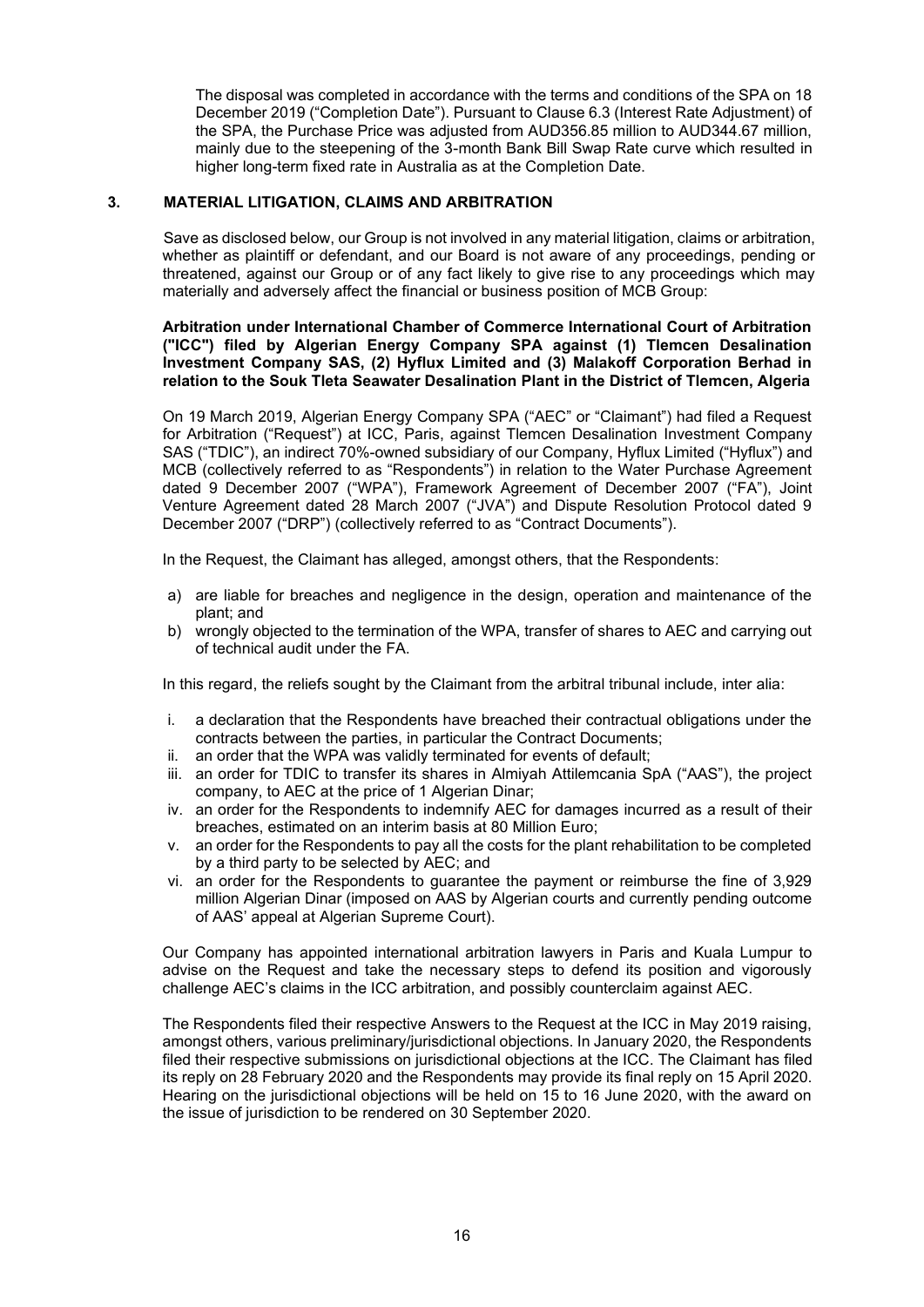# **4. DOCUMENTS AVAILABLE FOR INSPECTION**

Copies of the following documents are available for inspection at the registered office of our Company at Level 12, Block 4, Plaza Sentral, Jalan Stesen Sentral 5, 50470 Kuala Lumpur, Malaysia between 8.30 a.m. and 5.30 p.m. from Mondays to Fridays (except public holidays) from the date of this Circular up to and including the date of the  $14<sup>th</sup>$  AGM:

- (i) Constitution of MCB;
- (ii) Audited consolidated financial statements of MCB Group for the past two (2) financial years ended 31 December 2018 and 2019 (the latest unaudited quarterly results for the financial period ending 31 March 2020 is not available yet as at 24 March 2020);
- (iii) Material contracts referred to in Section 2 above; and
- (iv) Relevant cause papers in respect of material litigation, claims and arbitration referred to in Section 3 above.